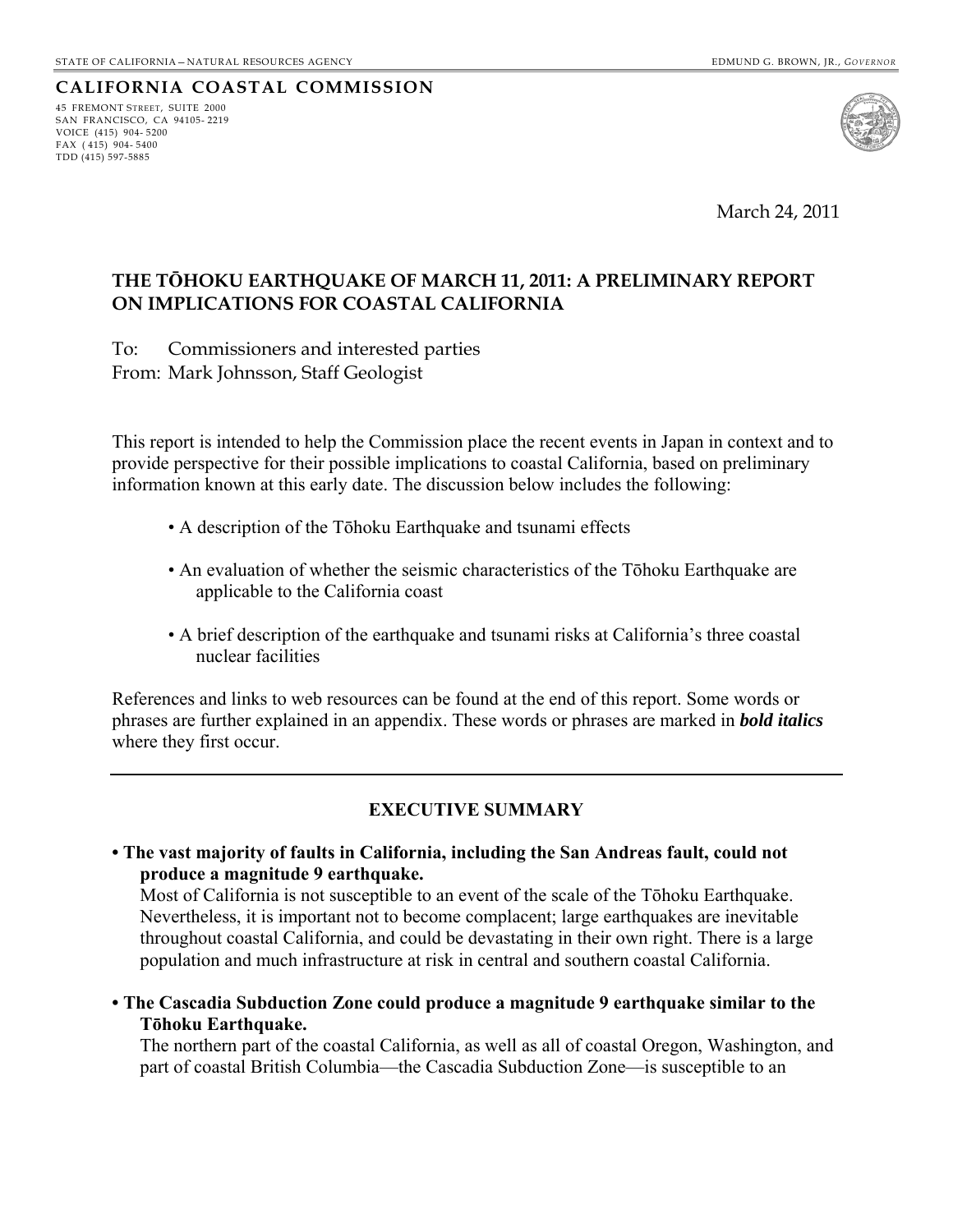earthquake and tsunami event similar to that of the Tōhoku Earthquake. Emergency response scenarios and land use planning must take this into account.

### **• A nuclear emergency such as is occurring in Japan is extremely unlikely at the state's two operating nuclear power plants**.

The combination of strong ground motion and massive tsunami that occurred in Japan cannot be generated by faults near the San Onofre Nuclear Generating Station and the Diablo Canyon Power Plant. Nevertheless, the geologic conditions near those plants are very likely different than previously believed and ongoing study is warranted. This has been understood for at least the past three years, and some of these studies, and the environmental planning process for other such studies, are underway.

## **The Tōhoku Earthquake and Tsunami**

The magnitude 9.0 Tōhoku Earthquake of March 11, 2011, the fourth most powerful earthquake measured by modern instruments (since about the year 1900), occurred at the interface between the *Pacific* and *North America plates*. Two days prior to the earthquake, a magnitude 7.2 earthquake occurred near what would be the *epicenter* of the Tōhoku Earthquake. It was followed by three aftershocks in the magnitude 6 range later that day. In retrospect, these earthquakes can be viewed as foreshocks to the magnitude 9.0 event that followed. The *hypocenter* of the Tōhoku Earthquake was located 81 miles off the east coast of the Oshika Peninsula, part of the Tōhoku region of the island of Honshu, near the city of Sendai, at a depth of 20 miles below the seafloor.

Over the next several days, hundreds of aftershocks, the largest of magnitude 6.8, outlined the area of the plate boundary that ruptured. Aftershocks extend to depths of about 340 miles, although most are above a depth of 125 miles. As of March 23, some 726 aftershocks have been recorded, 26 of them magnitude 6.0 or greater, and they are expected to continue, at a decreasing frequency, for the next several years.

The Tōhoku Earthquake is what is termed a "*megathrust earthquake*:" a major *subduction zone* earthquake whereby the Pacific plate suddenly lurched beneath the North America plate. The affected portion of the North America plate is a westward and southward extension of the plate from the Alaska region that underlies eastern Siberia and the northern Sea of Japan Some geologists divide this geologically complex region into a number of microplates (for a representation of the geometry of these plates, see<http://pubs.usgs.gov/gip/dynamic/slabs.html>).

The area of the plate boundary that *ruptured* during this earthquake was about 190 miles long and 90 miles wide, which is larger than the areas of San Luis Obispo, Santa Barbara, Ventura, Los Angeles, Orange, and San Diego counties combined. At the location of the earthquake, *oceanic crust* of the Pacific plate is being thrust under oceanic crust of the North America plate at an angle of about 15 degrees, creating the Japan Trench, a bathymetric trough on the seafloor. The average rate of this movement is approximately 83 mm/yr, one of the higher rates of *plate*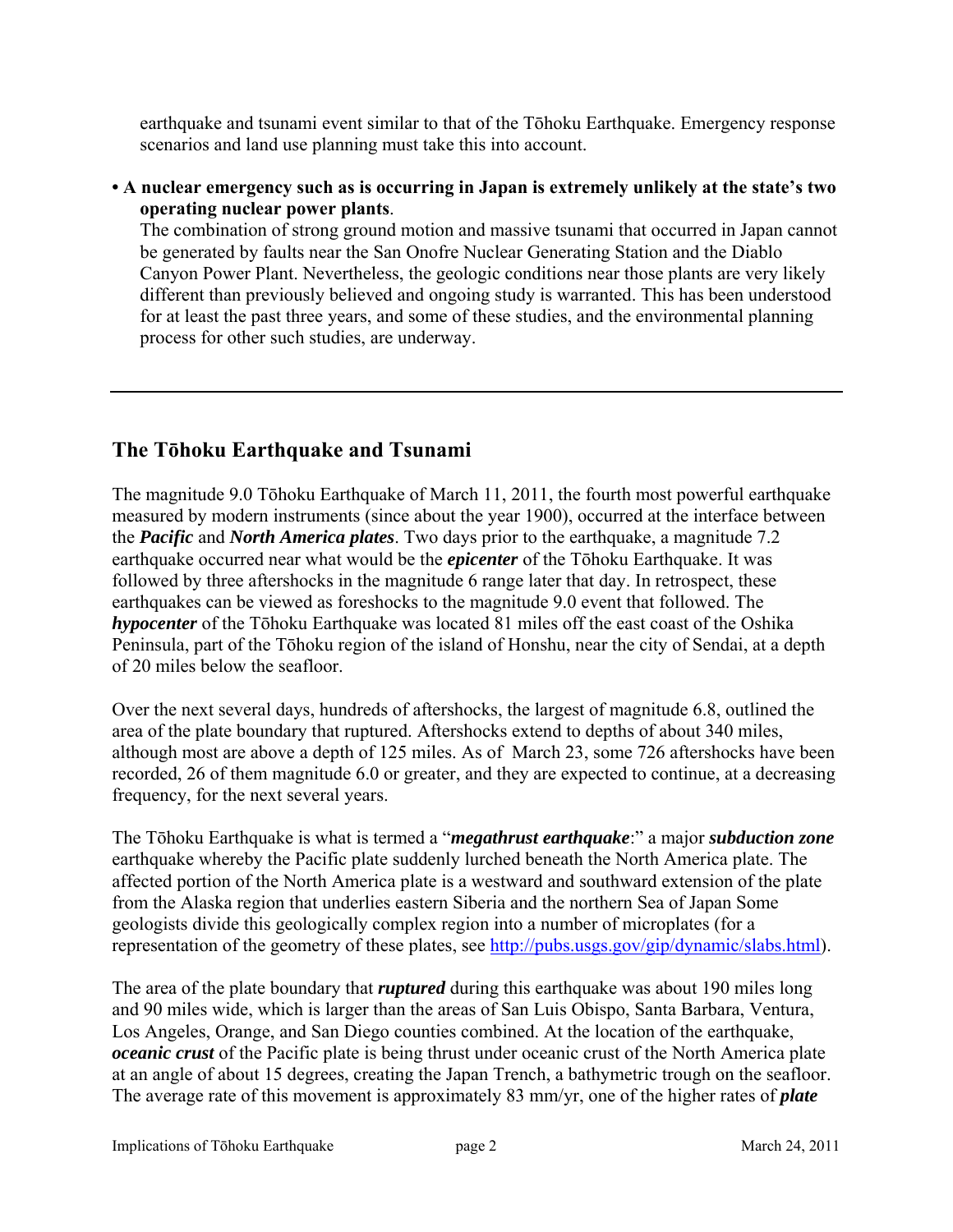*convergence* in the world. Much of this movement occurs episodically in earthquakes such as the Tōhoku Earthquake.

The Tōhoku Earthquake was accompanied by violent and long-lasting ground shaking. The highest measured *ground acceleration* was a devastating  $2.75 \text{ g}^1$  $2.75 \text{ g}^1$ , measured over 80 miles from the epicenter, although most stations relatively near the epicenter reported ground accelerations more on the order of 1.0 g. Ground shaking intensity reached a *Modified Mercalli Intensity* of IX (Violent), and resulted in widespread damage. Damaging secondary effects included liquefaction, lateral spread, and landslides.

The most damaging secondary effect of the earthquake was the resulting tsunami. Megathrust earthquakes of this magnitude occurring beneath the sea at relatively shallow depths always produce large tsunamis and the Tōhoku Earthquake was no exception. About 15 minutes after the earthquake, a tsunami with an amplitude of about 30 feet hit the shoreline. The first wave swept up to six miles inland in flat regions, leveling buildings, and sweeping debris, buildings, ships, vehicles, and airplanes far inland.

The tsunami caused the loss of power, and disabled backup generators, at the Fukushima 1 nuclear power plant. The subsequent loss of coolant in several reactors and spent fuel storage pools resulted in explosions, fires, and partial core meltdowns in at least three nuclear reactors, and the release of radiation to the environment.

The full extent of the damage resulting from the Tōhoku earthquake and tsunami is still unknown and will likely be unknown for some time. Given the thousands of lives that have been lost, the billions of dollars worth of property and infrastructure destroyed, and the ongoing nuclear emergency, it is natural to ask how vulnerable California is to a similar event.

### **Does the Tōhoku quake increase the likelihood of a similar event in California?**

Despite some alarmist articles that have appeared in the press, there is no reason to believe that this earthquake has in-and-of-itself raised the likelihood of an earthquake in California. Although there have been three very damaging earthquakes around the Pacific Rim in just the last year, they are not related in a geologic sense.

The magnitude 8.8 southern Chilean earthquake of 27 February 2010 was a major subduction zone earthquake similar in many ways to the Tōhoku Earthquake, but it occurred on a separate plate boundary (the Nazca/South America plate boundary) with no connection to the Pacific or North America plates.

 $\overline{a}$ 

 $1$  Ground shaking during earthquakes is measured by how fast the earth moves, both horizontally and vertically. It is expressed as a comparison to the force of gravity – that is, the acceleration (which is the rate of change in speed) of the ground relative to the acceleration caused by gravity (or g-force). For instance, ground shaking of 1.0g is equal to the acceleration caused by gravity, shaking of 0.5g is equal to half the acceleration of gravity, etc. For any location and earthquake, this value varies based on a number of factors, including the area of the fault plane that slipped, depth of the earthquake, distance from the epicenter, and the underlying site geology.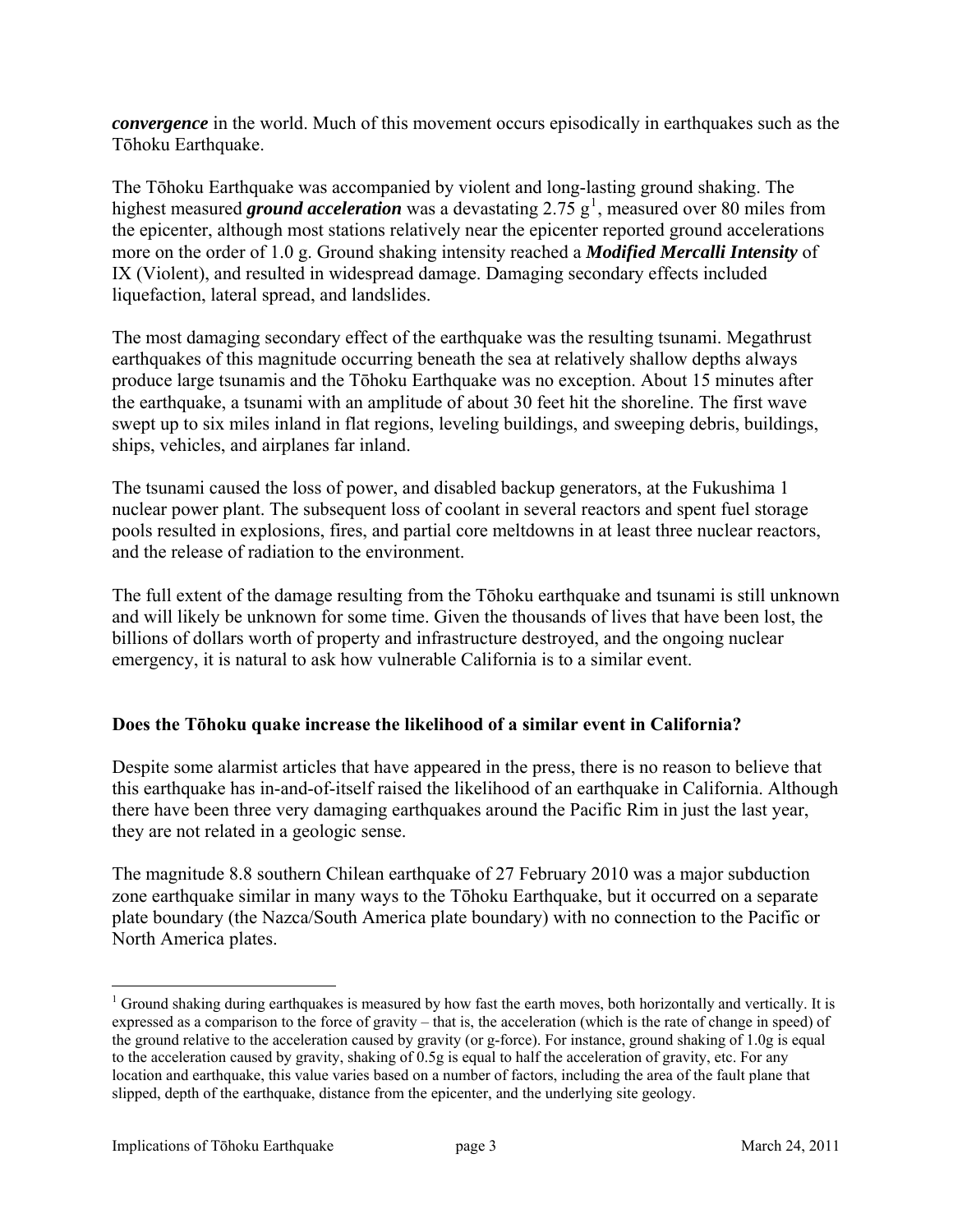The magnitude 7.1 Canterbury Earthquake of September 4, 2010 near Christchurch, New Zealand, together with its destructive February 22, 2011 magnitude 6.3 aftershock, was not a major plate boundary earthquake, but rather a significant earthquake on shallow crustal faults. The fact that its major aftershock (dubbed the Christchurch Earthquake) was so damaging is more a product of its location and shallow depth than of its significance as a geologic phenomenon.

The relatively recent magnitude 9.1 and 8.6 earthquakes of 2004 and 2005 off the island of Sumatra were far removed from the Pacific plate, and most seismologists do not feel that stress transfer to the Pacific plate occurred as a result of these events.

Although geologists are increasingly realizing that large earthquakes may load stress on adjacent faults, there is no connection between the faults associated with any of these earthquakes and any faults in California. The United States Geological Survey (USGS) writes on their website for the event:

The USGS does not believe that the earthquakes in Japan have significantly raised the probability of future major earthquakes. While the probability of future large earthquakes far from northern Honshu has not increased, neither has it decreased and large earthquakes will continue to occur just as we have observed in the past.

### **Could an earthquake of this magnitude occur in California?**

Most faults in California are incapable of an earthquake of the magnitude of the Tōhoku Earthquake. A magnitude 9 earthquake requires rupturing a fault surface thousands of square miles in area. The shallow faults making up most of the state's California's fault systems, including the San Andreas fault, simply do not have sufficient area to generate such an earthquake.

An important exception is the region north of Cape Mendocino, from about 25 miles south of Eureka to north of Vancouver, British Columbia, an area known as the Cascadia Subduction Zone. This region could generate an earthquake comparable to the Tōhoku Earthquake. There are important similarities, and some differences, between the Cascadia Subduction Zone and the part of the subduction zone off the Tōhoku region of Japan that ruptured during the Tōhoku Earthquake.

## **The Cascadia Subduction Zone**

The Cascadia Subduction Zone lies off the Pacific Northwest, and is the zone where the Gorda, Juan de Fuca, and Explorer plates are being thrust beneath the overriding North America plate. Unlike the situation at the Japan Trench, where oceanic crust is thrust beneath other oceanic crust, here oceanic crust is thrust beneath continental crust. The Gorda, Juan de Fuca, and Explorer plates are separated from the Pacific plate by the Juan de Fuca and Gorda Ridges to the west and by the Mendocino Transform Fault to the south. Two prominent sets of fracture zones, healed *transform faults*, are zones of weakness and separate the Explorer plate to the north from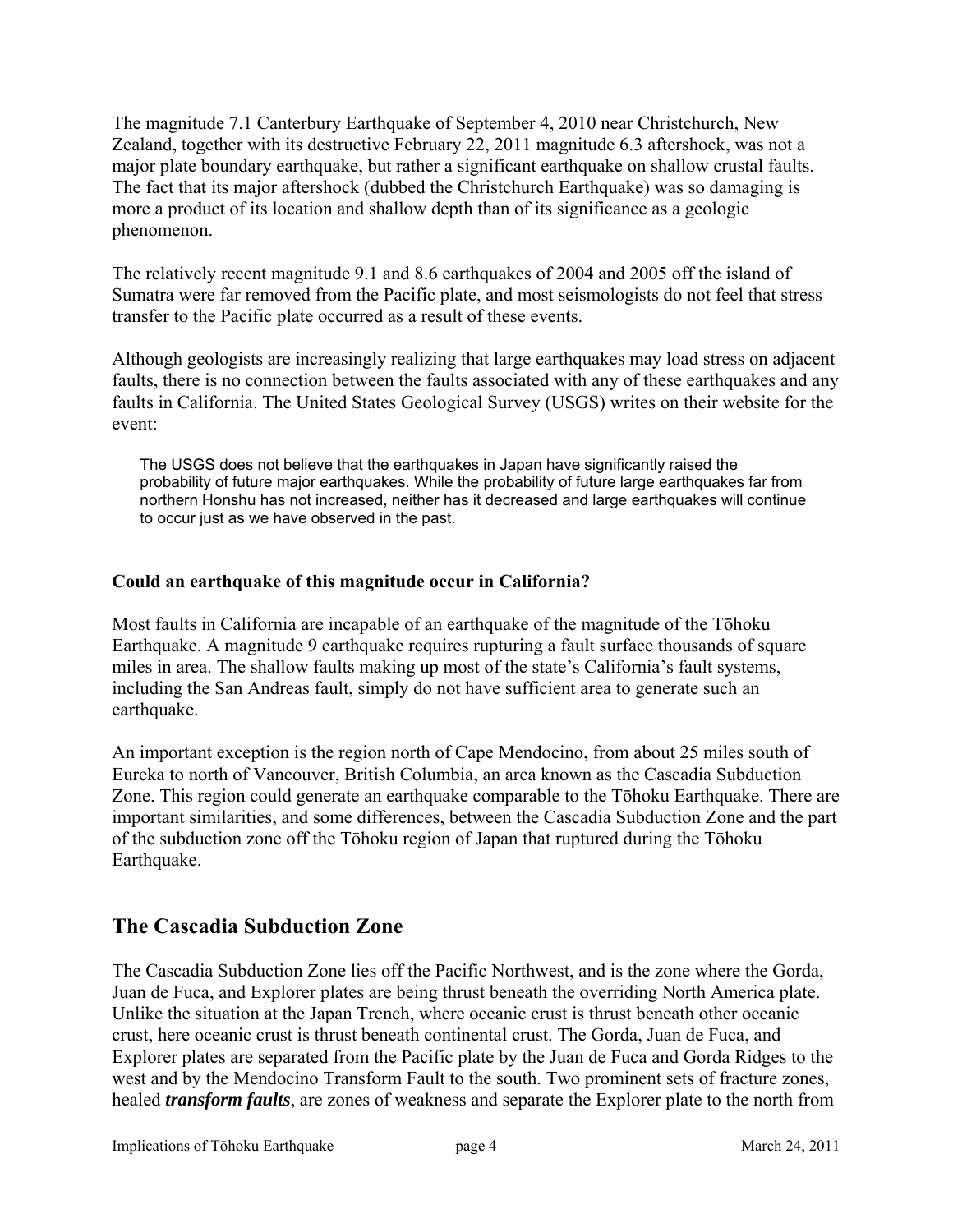the Juan de Fuca plate to the south, and the Juan de Fuca plate from the Gorda plate further south. All three subplates are moving together, converging on the North America plate at a rate of about 40 mm/yr and diving beneath it at an angle of about 8 degrees, an angle that increases with depth. The upper portion of the subduction zone is locked (not moving), while the lower section is moving, thus creating great stress in the upper part of the subduction zone. Release of this stress will occur during the next megathrust earthquake.



The Cascadia Subduction Zone, about 800 miles long, is thus divided into three segments. The longest segment, about 450 miles long, is the Juan de Fuca plate segment that lies off central and northern Oregon and Washington. The Juan de Fuca plate segment is flanked by the Explorer plate segment, off British Columbia, and the Gorda plate segment, off northern California and southern Oregon, each about 175 miles long. It is unknown if the segments typically rupture together, separately, or in pairs during megathrust earthquakes. This introduces some uncertainty into the estimation of the magnitude of megathrust earthquakes in the Cascadia Subduction Zone.

Implications of Tōhoku Earthquake page 5 March 24, 2011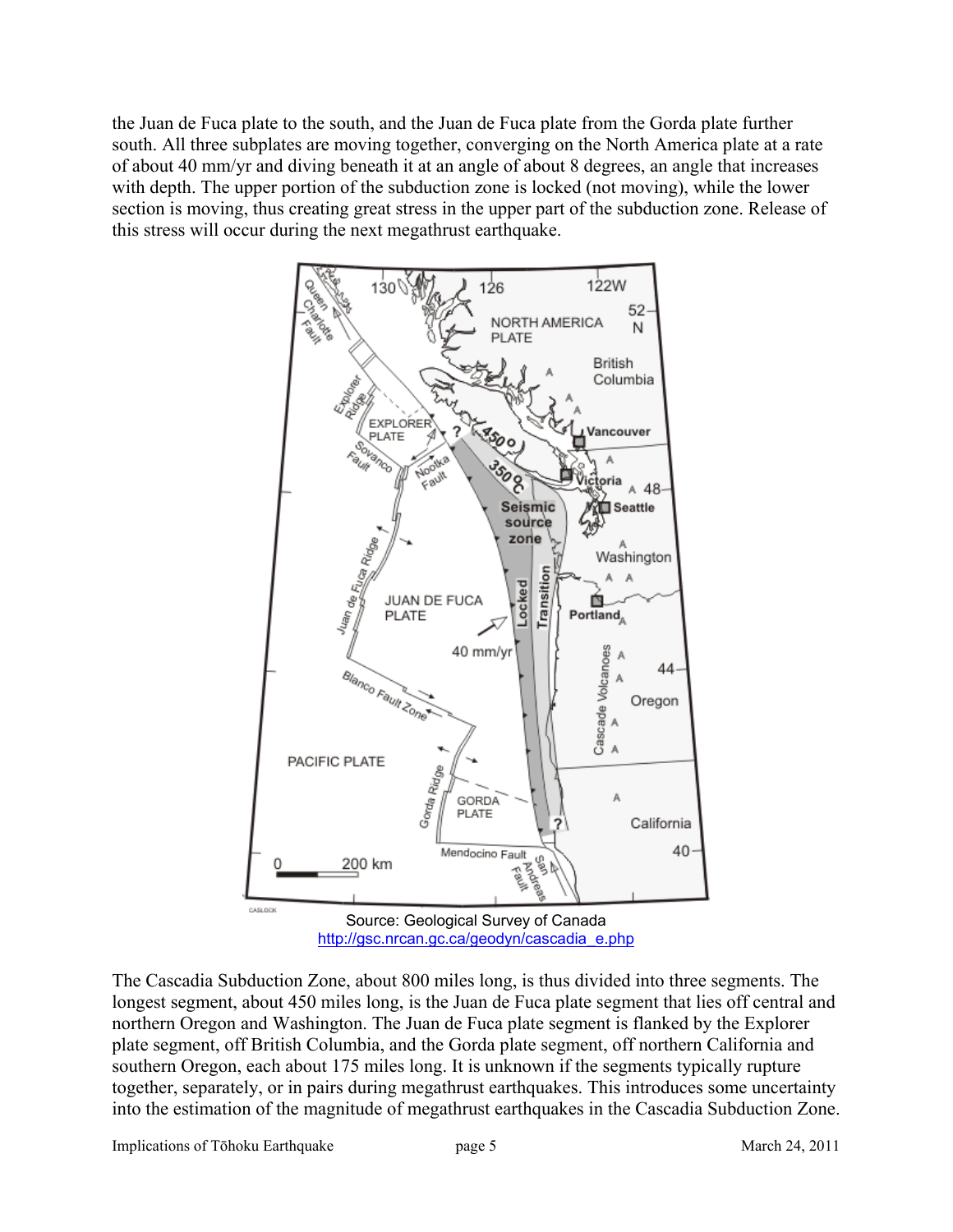Nevertheless, most seismologists agree that a megathrust earthquake involving any of these plates would be in the magnitude 9 range, similar to the Tōhoku Earthquake.

Thirteen past megathrust earthquakes associated with the Cascadia Subduction Zone have been identified through submarine sediment deposits triggered by the earthquakes, tsunami deposits preserved on land, and deposits indicative of sudden land subsidence associated with the earthquakes. Of these past earthquakes, the last seven are reasonably well-dated:

| <b>Estimated Date</b>     | Recurrence Interval (yr) |
|---------------------------|--------------------------|
| 26 January 1700, ~9:00 PM | 780                      |
| 780-1190 AD               | 210                      |
| 690-730 AD                | 330                      |
| 350-420 AD                | 910                      |
| 660-440 BC                | 400                      |
| 980-890 BC                | 250                      |
| 1440-1340 BC              | unknown                  |

Reference: Atwater et al., 2005

The time of the most recent event is known with such precision because, even though there are no written records from North America, Japanese writings describe an "orphan tsunami" (one not accompanied by an earthquake) arriving in Japan at a time that would correspond to an earthquake on the Cascadia Subduction Zone at about 9:00 PM (local time) on January 26, 1700. This time and date are consistent with the geologic data, and with Yurok legends indicating that the earthquake and tsunami occurred early on a winter night in about that year.

The probability of another megathrust earthquake on the Cascadia Subduction Zone in any given upcoming time interval can be estimated from these recurrence interval data. The mean recurrence interval is 500-600 years. According to a study by Mazzotti and Adams (2004), this yields a probability of between 0 and 12 percent that the next megathrust earthquake will occur in the next 50 years.

However, close examination of the recurrence interval data show that they may be bimodal in distribution: three earthquakes in relatively quick succession, followed by a long pause; then three earthquakes, followed by a long pause, ending in the 1700 event. A sample size of seven events is too small to confirm that this is a real trend, but there are geologic reasons that such a bimodal recurrence interval distribution might make sense. Assuming a bimodal recurrence interval, with the two "modes" being recurrence intervals of 310 and 820 years, the probability of a megathrust earthquake occurring in the next 50 years rises to between 6 and 45 percent.

Finally, it has been recently discovered that, in addition to megathrust earthquakes, a significant amount of the convergence between the Juan de Fuca and North America plates is taken up by what has been termed "slow-slip" events. These are events, lasting one to three weeks and recurring every 13-15 months, when movement between the plates occurs at great depths without causing significant earthquakes. Mazzotti and Adams (2004) calculate that the chance of a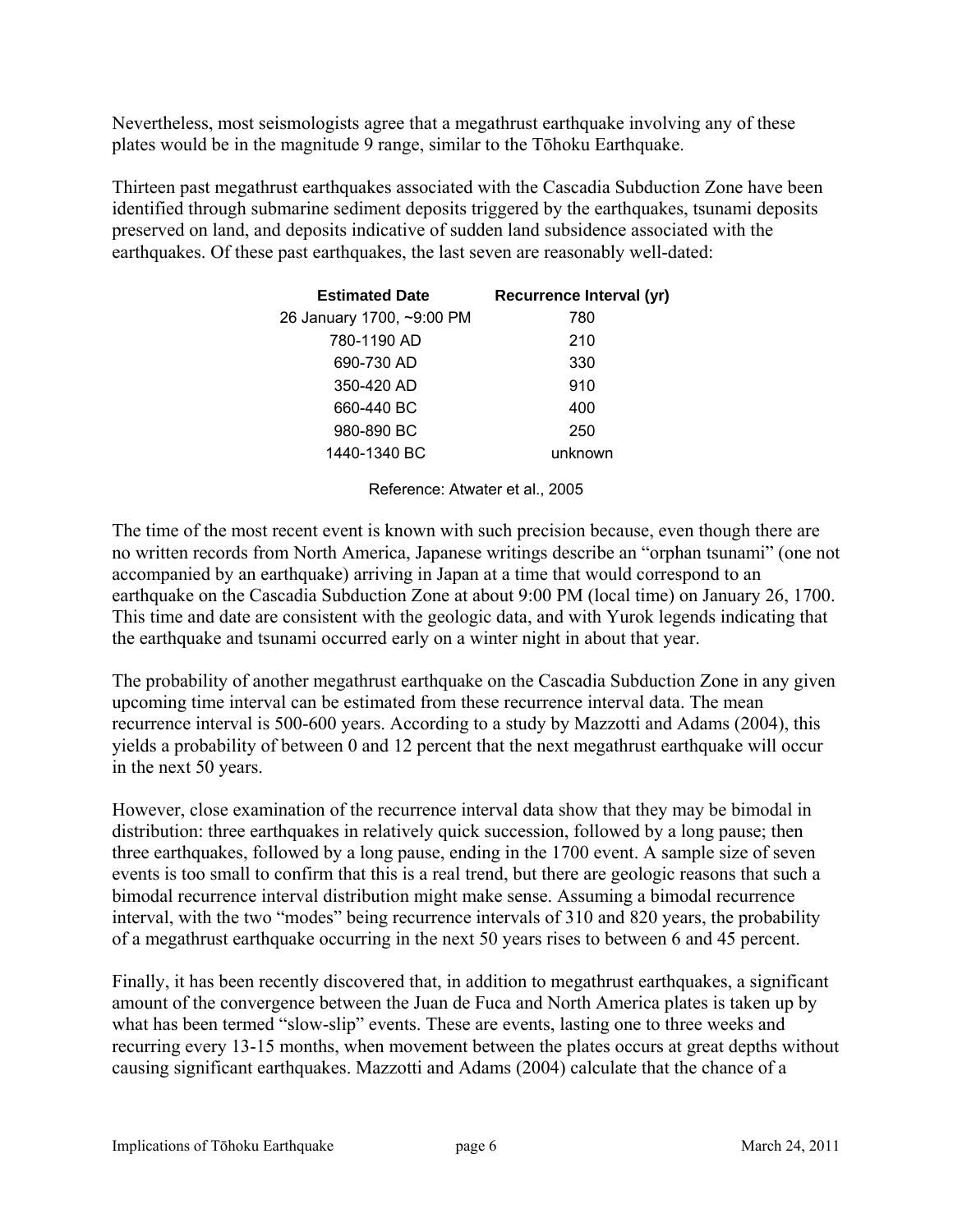megathrust earthquake occurring during one of these slow-slip events is 30 to 100 times greater than between events.

To summarize, an earthquake and tsunami looking very much like the Tōhoku Earthquake is very likely in northern California. It is, however, very difficult to predict the probability of such an event in any given time interval. The interagency Cascadia Region Earthquake Workgroup (CREW) continues to study and prepare for the next megathrust earthquake. In 2005 they published a very useful and informative planning scenario, which can be found at [http://www.crew.org/papers/CREWCascadiaFinal.pdf.](http://www.crew.org/papers/CREWCascadiaFinal.pdf)

# **Implications for California Nuclear Power Plants and Spent Fuel Storage Facilities**

There are two operating nuclear power plants in the California coastal zone and one nuclear plant undergoing decommissioning. The Diablo Canyon Power Plant (DCPP) in San Luis Obispo County and the San Onofre Nuclear Generating Station (SONGS) in northern San Diego County are operating power plants that hold current licenses from the Nuclear Regulatory Commission (NRC). The nuclear unit of the Humboldt Bay Power Plant (HBPP) near Eureka is being decommissioned, although highly radioactive spent fuel and other materials remain on site. A magnitude 9 earthquake near DCPP or SONGS is extremely unlikely. However, the Humboldt Bay plant is in close proximity to the Cascadia Subduction Zone and could be subject to a magnitude 9 earthquake.

All three facilities, including their spent fuel storage facilities, have been subject to numerous seismic investigations. During the permitting process for the Independent Spent Fuel Storage Installation (ISFSI) at each facility, Southern California Edison (SCE) and Pacific Gas and Electric (PG&E) undertook new geologic investigations; particularly extensive for Diablo Canyon and Humboldt Bay. These studies, along with studies undertaken for the original licensing of these plants, ongoing USGS and academic studies, and experience gained from geologically similar regions, were reviewed by the U.S. Nuclear Regulatory Commission (NRC), which ultimately released Final Safety Analysis Reports (FSARs) recommending approval of each facility.

During Coastal Commission review and permitting of each ISFSI, Commission staff reviewed all of this material, conducted independent research of published literature, interviewed knowledgeable parties, and conducted site visits at and around each facility, prior to recommending that the Commission approve each facility. The Commission's adopted findings for each approval can be found at:

> DCPP:<http://www.coastal.ca.gov/energy/W5a-1-2005.pdf> SONGS: <http://www.coastal.ca.gov/energy/e-00-14rf.pdf> HBPP:<http://www.coastal.ca.gov/energy/Th6a-9-2005.pdf>

The expected earthquake and tsunami risk at each facility is described briefly below.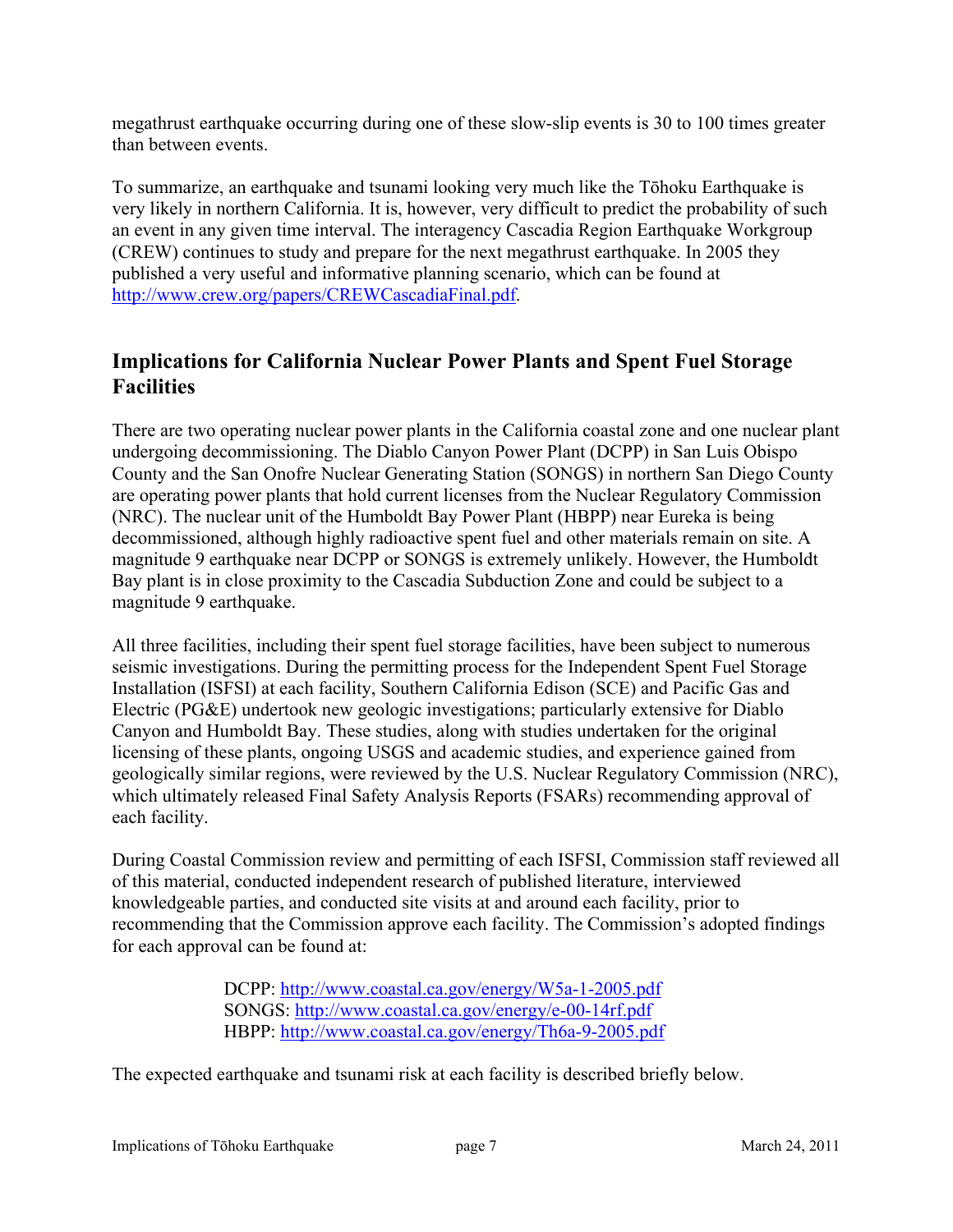### **Diablo Canyon Nuclear Power Plant**

*Earthquake Concerns:* Although a magnitude 9 earthquake is extremely unlikely near the DCPP, a magnitude 7.2 earthquake on the Hosgri Fault, lying only 3 miles offshore, is currently considered possible.

The Hosgri Fault was discovered during the construction of the plant. In 1975 the NRC, in conjunction with the USGS, concluded that that the Hosgri Fault is capable of a magnitude 7.5 earthquake, and that ground shaking at DCPP could be as high as 0.75 g. PG&E retrofitted the plant in 1978 to withstand that level of ground shaking. In 1978 the NRC required the implementation of a Long Term Seismic Program, through which the seismic safety at the plant would be continuously reevaluated. In 1991, NRC approved a report from PG&E that, using improved earthquake models, showed that the maximum credible earthquake on the Hosgri fault was of magnitude 7.2, but that ground shaking at DCPP would be as high as 0.83 g. PG&E demonstrated to the satisfactions of the NRC that the plant had been retrofitted in 1978 with adequate safety margins to withstand that level of ground shaking.

The most recent study submitted to the NRC by PG&E examined ground shaking that would result from an earthquake on the newly discovered "Shoreline Fault" located less than 0.5 miles from the reactor building. Preliminary results of those studies indicate that the potential ground shaking from this fault will be less that those used in the initial plant design. The report of these studies, available at [http://diablocanyonpge.com/home/resources/shoreline-fault-zone-report](http://diablocanyonpge.com/home/resources/shoreline-fault-zone-report-with-plates.html)[with-plates.html](http://diablocanyonpge.com/home/resources/shoreline-fault-zone-report-with-plates.html) is currently under review by the NRC, as well as by state geologists from a number of agencies, including the Coastal Commission.

As discussed below, AB 1632 required that the State prepare a report making recommendations to facilitate assessing, among other things, the seismic safety of DCPP and SONGS. One of the recommendations in that report is for further detailed investigation not only of the Shoreline Fault, but of the total seismic environment of the plant. These studies are currently underway. The proposed high-energy studies meant to identify seismic characteristics deep below the plant and surrounding area will be subject to CEQA review and will require review and permitting by the Coastal Commission.

*Tsunami Concerns:* DCPP is located at an elevation of 85 feet above mean sea level (MSL), atop a high coastal bluff. It is effectively above the range of any conceivable earthquake-induced tsunami, and is mapped as lying outside of the tsunami inundation zone on the Tsunami Inundation Maps recently released by the California Emergency Management Agency, California Geological Survey, and the University of Southern California.

### **San Onofre Nuclear Generating Station**

Unit 1 of the San Onofre Nuclear Generating Station was commissioned in 1968, and was designed to resist ground shaking of 0.67g corresponding to a magnitude 7.0 earthquake on the nearby Newport-Inglewood-Rose Canyon Fault system. Units 2 and 3 were commissioned in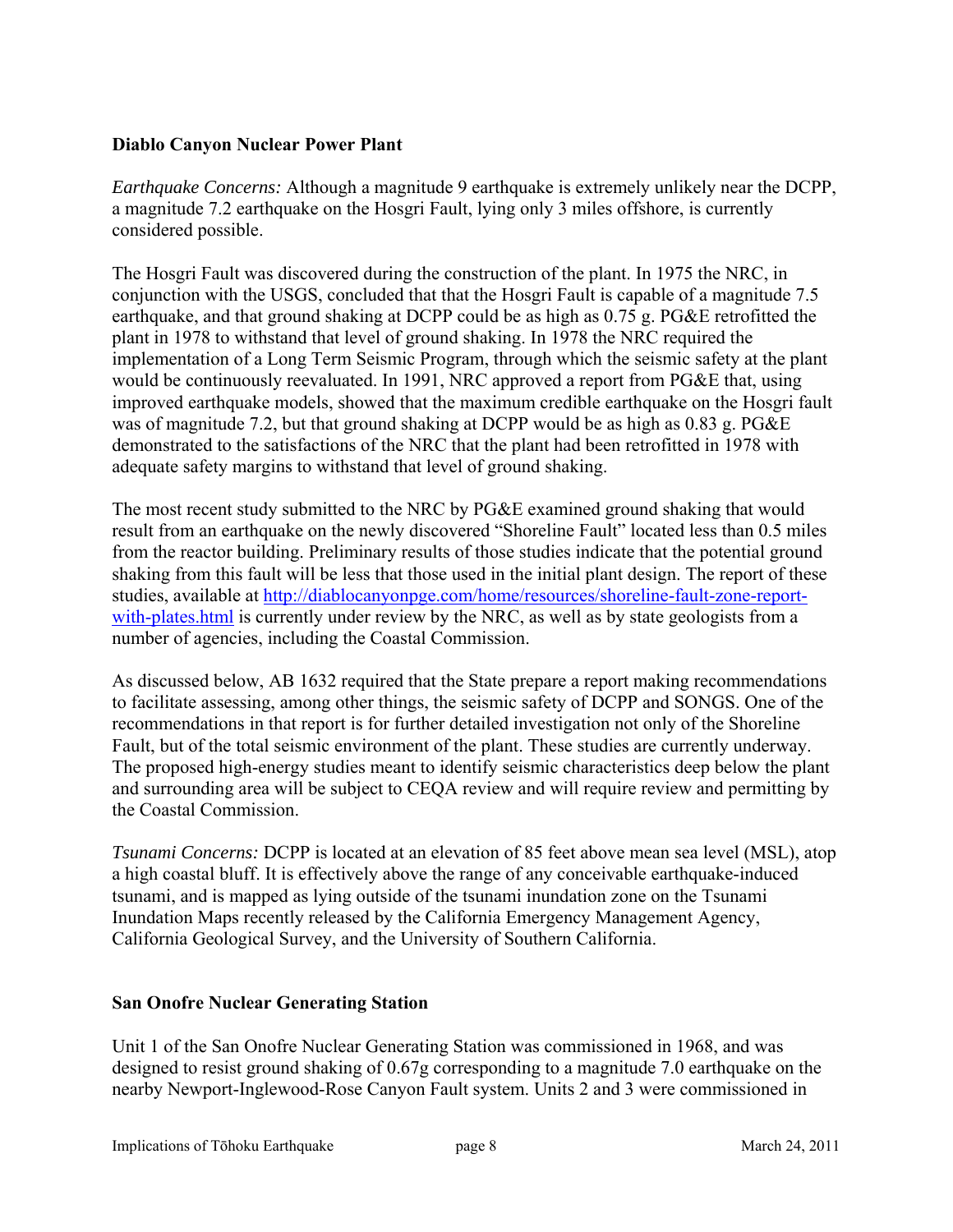1983 and 1984 to the same design standard. Unit 1 was decommissioned in 1992, but radioactive portions of the reactor still remain at the plant.

*Earthquake Concerns:* Although a magnitude 9 earthquake is extremely unlikely near SONGS, a few studies indicate that an earthquake larger than the design-basis earthquake may be possible near the reactor site. The Commission considered these studies in its findings for the ISFSI approval in June 2001 and concluded that:

…there appears to be credible evidence that, in addition to the strike-slip faulting recognized at the time of the SONGS licensing review, thrust faults exist in the area offshore of the SONGS site which might interact with the Newport-Inglewood-Rose Canyon fault system in a complex way during an earthquake. If these faults are active or potentially active, the increase in potential fault rupture area has, at a minimum, the potential to increase the magnitude of an earthquake on the integrated fault system. Geologists' understanding of this area is rapidly evolving, and there are few constraints on the parameters needed to assess the increase in earthquake risk (such as slip rate on each of the potentially active faults, segmentation of the faults, and potential for cascading failure between fault segments). One of the few published estimates is that of Shaw and his students (Rivero et al., 2000), who hypothesize that the combined system may be capable of an earthquake ranging from  $M_W$  7.1 to 7.6, depending on which sets of faults are involved in the earthquake…

Shaw's tectonic model for the area is, however, quite controversial (Jones, USGS, pers. comm., 2001). Commission staff consulted with seismologists and geologists at the U.S. Geological Survey, California Division of Mines and Geology, California Seismic Safety Commission, within academia, and at private consulting firms. Although there was near unanimous recognition that there is an increased earthquake risk given our emerging understanding of the complexities of the region relative to a simple strike-slip model used in the SONGS seismic hazard assessments, no one could assess the potential ground shaking that might be expected at the SONGS site.

The Commission thus finds that there is credible reason to believe that the design basis earthquake approved by the NRC at the time of the licensing of SONGS 2 and 3—a magnitude 7.0 earthquake on the Newport-Inglewood-Rose Canyon fault system 8 km from the site, resulting in ground shaking with a high frequency component peaking at 0.67 g—may underestimate the seismic risk at the site. This does not mean that the facility is unsafe—although the design basis earthquake may have been undersized, the plant was engineered with very large margins of safety, and would very likely be able to attain a safe shutdown even given the larger ground accelerations that might occur during a much larger earthquake.

*Tsunami Concerns:* Tsunami run up and inundation were considered by the SCE and NRC for permitting of the SONGS facility. However, more recent examinations indicate that a larger earthquake or a large submarine landslide could generate a tsunami larger than that considered by SCE or the NRC. The potential tsunami risk was included in the Commission's findings for the ISFSI permit which concluded:

These studies suggest that large local-source tsunamis could be generated by mechanisms other than those considered during licensing for SONGS 2 and 3, the basis for the 1995 SCE report. However, there have been no local runup studies based on this mechanism that are widely agreed upon, and certainly none for the SONGS site itself. As Dr. [Mark] Legg indicates, tsunami runup maps are currently being prepared for San Diego County by individuals at the University of Southern California in conjunction with the Office of Emergency Services, but they are not currently available.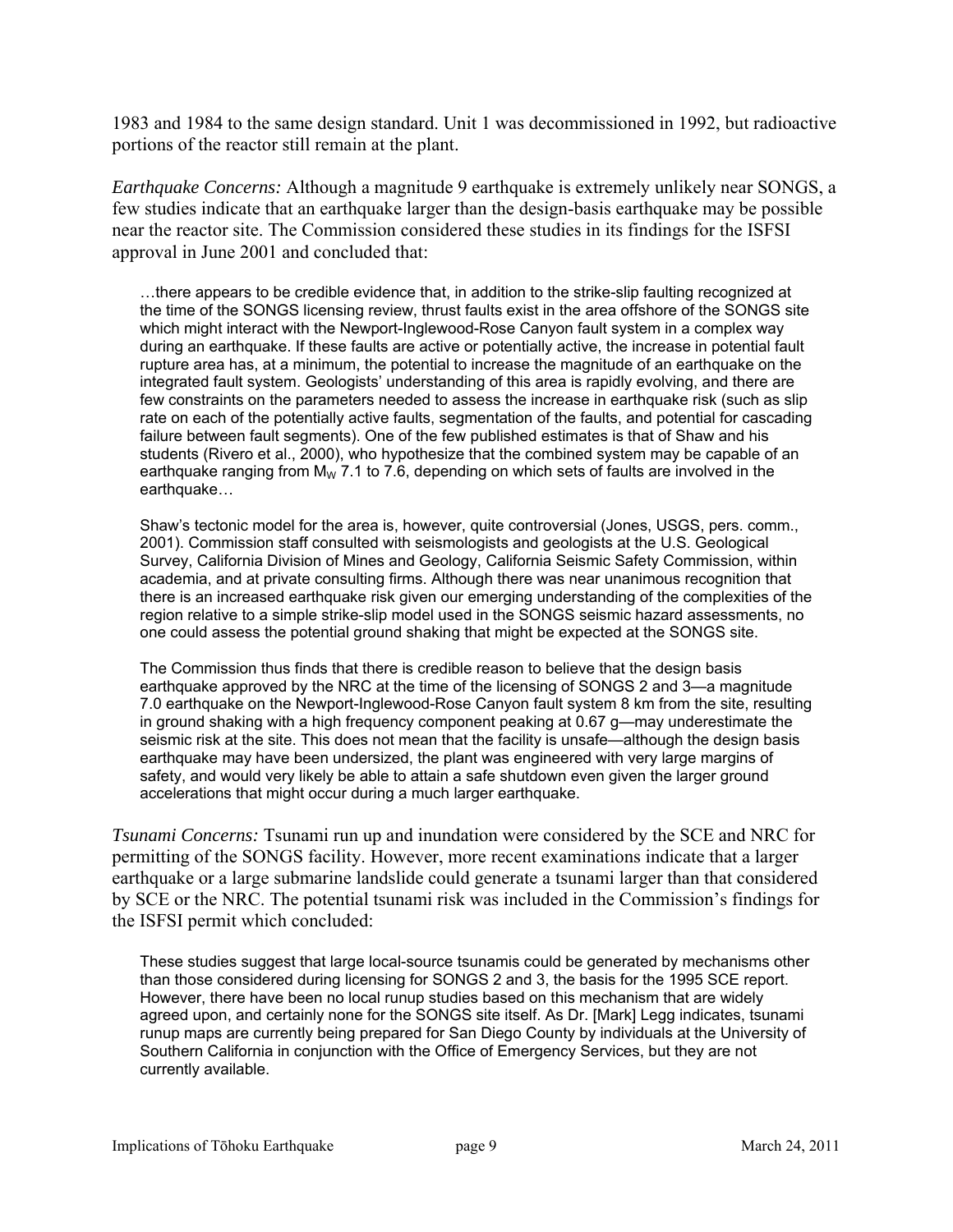Commission staff accordingly concludes that although the proposed project may be threatened by tsunami, the major effect from an earthquake-generated tsunami would be site inundation. Possible inundation has been factored into the [ISFSI] project design, and it would not adversely [a]ffect the stability of the site. There is also a potential for a submarine landslide to generate a tsunami that could threaten this site; however, current mapping and modeling do not provide any information of how the site would be [a]ffected by such an event.

The maps mentioned have since been produced, and they do, in fact, place the SONGS facility in the tsunami inundation zone:



The SONGS site was excavated into the coastal bluff and the nuclear reactors are located at an elevation of less than 20 feet MSL. The tsunami inundation line calculated for this area is at an elevation of approximately 20 feet MSL, and the plant is protected by a 30-foot seawall. Thus, it appears to be protected from the modeled set of tsunamis underlying the state map. How the inundation line on the state map might change if it included the magnitude 7.6 thrust earthquake postulated by Shaw and others is not, however, known. Further study of the tsunami risk at the SONGS facility appears warranted.

### **Humboldt Bay Power Plant**

The Humboldt Bay Power Plant is susceptible to a megathrust earthquake on the Cascadia Subduztion Zone. The nuclear unit at HBPP has been shut down since 1976, largely for seismic hazard reasons, and currently is undergoing decommissioning. PG&E expects to complete decommissioning by about 2015. Highly radioactive spent fuel remains on site. Until recently, this fuel was stored in the same type of pool that apparently has been compromised in Japan. In 2005 the Coastal Commission approved a small Independent Spent Fuel Storage Installation (ISFSI) to contain this material. Unlike the ISFSI's at SONGS and DCPP, the casks containing the spent fuel and highly radioactive components of the decommissioned reactor are located below ground, in part to make them less vulnerable to tsunamis.

*Earthquake Concerns:* Regarding ground shaking, the Commission's findings for the Independent Spent Fuel Storage Installation concluded that the facility was designed to withstand the expected level of ground motion:

PG&E designed the ISFSI in part using a probabilistic assessment of the "maximum credible earthquake" likely to occur at the site during a 2000-year return period. This design earthquake is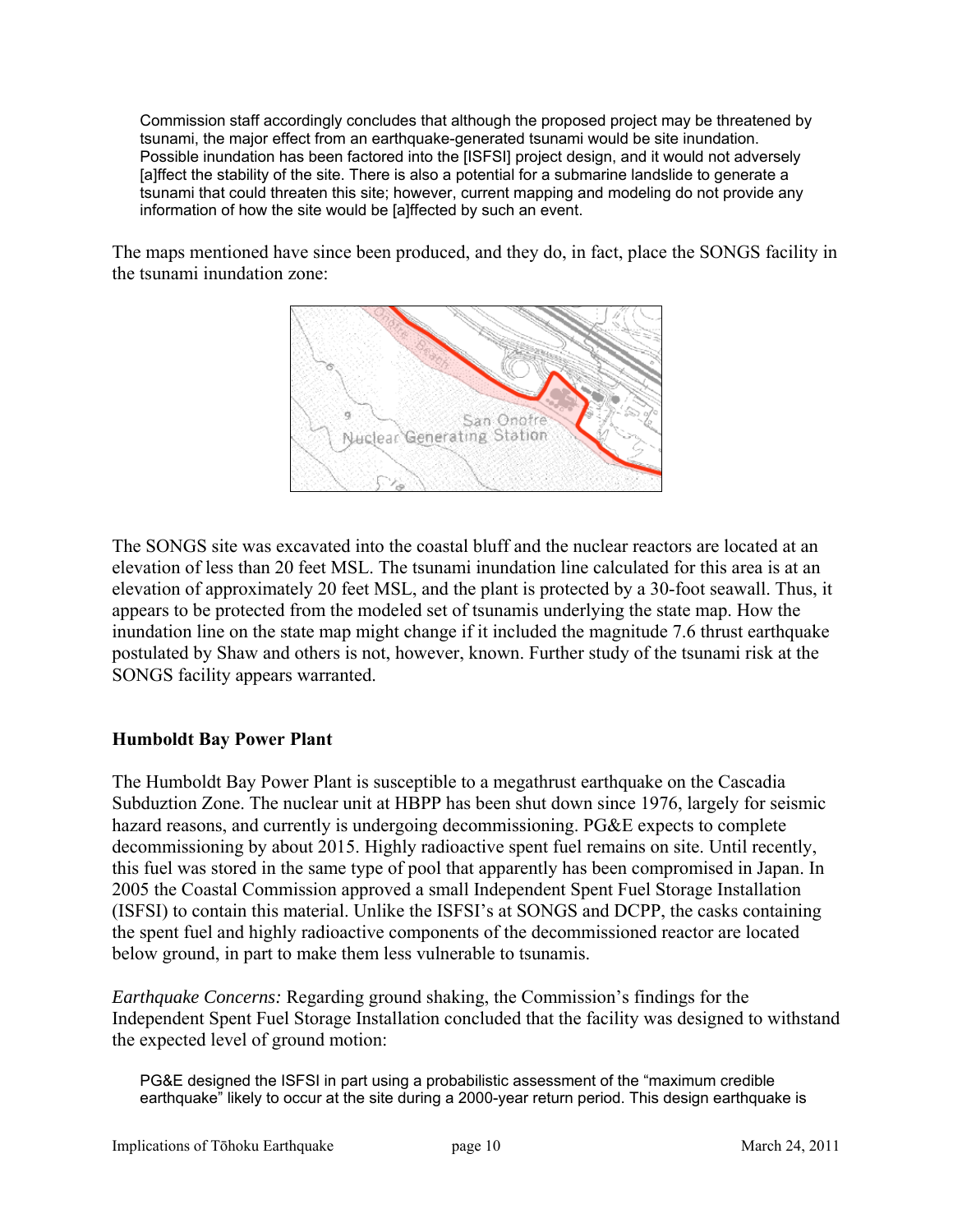of magnitude 9.1, roughly equivalent to the recent Sumatra earthquake of December 2004, and has a peak acceleration of almost 2.9 g, which is equivalent to the force near the upper limit of any earthquake anywhere in the world. The Commission's staff geologist has objected to the use of a 2000-year return period and instead recommends the use of a 10,000-year return period; however, the Commission concurs with his determination that the overall assessment provided by PG&E results in a conservative design basis for the ISFSI. The Commission therefore recommends that designing the ISFSI to withstand this rate of ground shaking is consistent with Coastal Act section 30253(1) with respect to the ground motion hazard.

*Tsunami Concerns:* The site clearly is at high risk for a tsunami generated during a Cascadia Subduction Zone event. This general region is by far the most studied area on the west coast of Noarth America with respect to tsunami hazards, with many of those studies being funded by PG&E and summarized in the NRC's FSAR for the site. The State's Tsunami Inundation Map shows that the entire site, except for a small area at the top of Buhne Hill, lies in the predicted inundation zone. That small hilltop is the approximate location of the ISFSI.



The Coastal Commission found in September 2005 that the ISFSI is susceptible to tsunami hazards, including higher runup levels than predicted during the NRC licensing process, and the danger of bluff erosion due to energy from both incoming and retreating waves. As summarized in the Commission staff report:

PG&E assessed how the ISFSI site likely would be affected by tsunamis and tsunami runups. It determined that the maximum tsunami runup resulting from a Cascadian Subduction Zone earthquake during Mean Higher High Water would be from about 23 to 38 feet. Because the ISFSI site is at about 44 feet, and because it is below grade, PG&E concludes that the ISFSI would not be inundated and would not be damaged by debris carried by the tsunami.

However, for several reasons, the Commission cannot conclude that the site will be safe from tsunami hazards either during the relatively short-term or in perpetuity. First, similarities between the expected Cascadian Subduction Zone earthquakes and the December 2004 Sumatran earthquake raise doubts as to the validity of the expected tsunami runup height at the ISFSI site.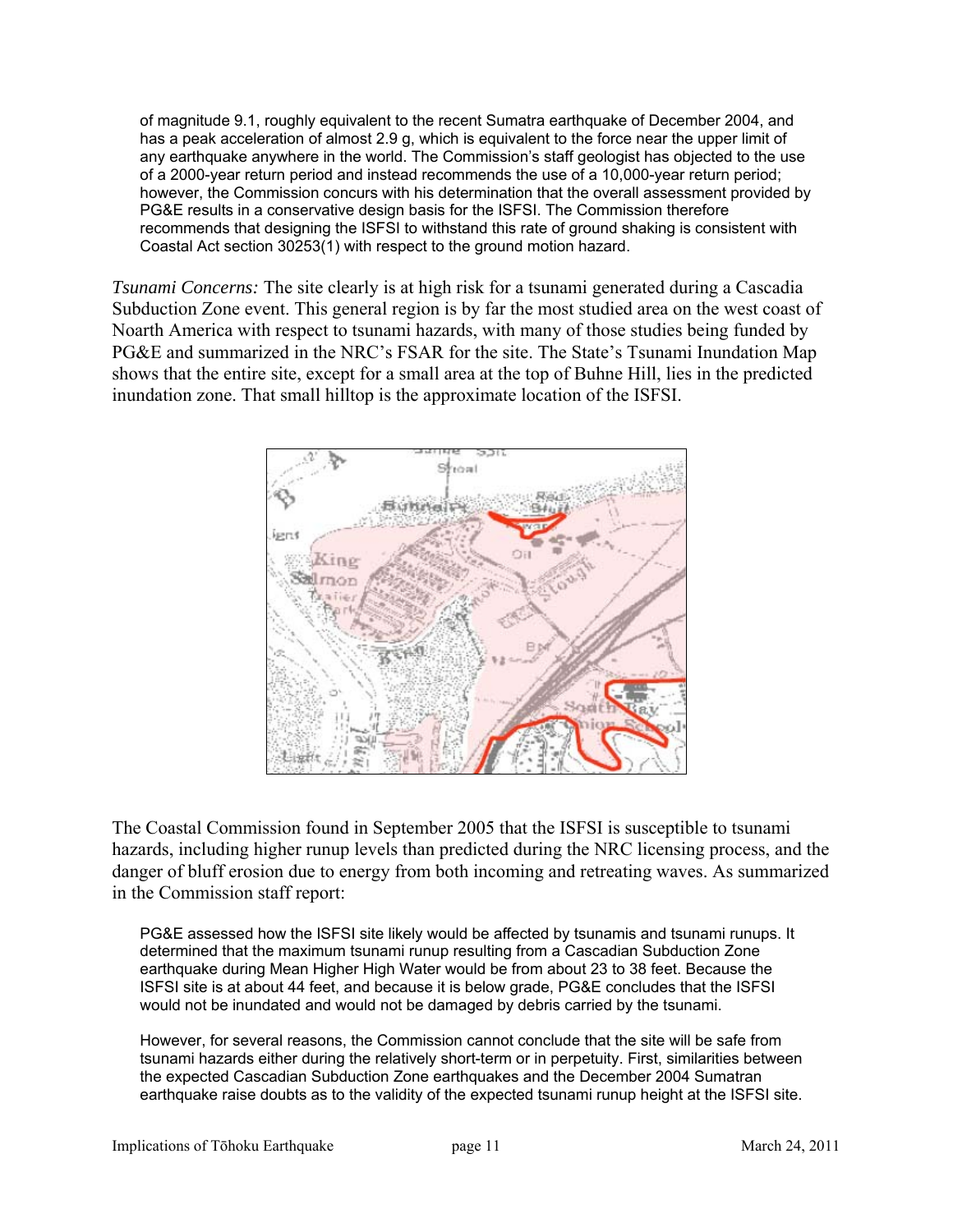The Sumatran quake resulted in tsunami runups of as much as 130 feet, which is about three times higher than the runup predicted at the ISFSI site, but the mechanisms for the earthquakes and the generation of tsunamis in each area are similar. Additionally, the predicted 38-foot runup at the ISFSI site is based only on the height above Mean Higher High Water and does not include the customary additional height provided if the tsunami occurred during a 100-year storm surge. This would put the runup at an even higher level, possibly at or above the 44-foot elevation of the ISFSI structure. Further, the ISFSI site is on a peninsula made up of poorly consolidated soils, and it would be subject during a tsunami to wave energy from both incoming and retreating waves, which could result in substantial erosion and damage to the ISFSI site.

Finally, because the ISFSI is expected to remain in perpetuity, Commission staff requested PG&E evaluate the longer-term potential for tsunami effects. PG&E applied the rate of tectonic uplift at Buhne Point (estimated at about 1.3 feet per 100 years) to several scenarios for anticipated rates of sea level rise. The analyses found that during the next several thousand years, overtopping of the site would be likely, though over the next 10,000 years, the anticipated sea level will likely fall due to increased glaciation and that ISFSI site would become less exposed to risks associated with sea level rise or tsunamis.

Therefore, based on the above, the Commission finds that the siting of the ISFSI is inconsistent with the requirement of Section 30253(1) to minimize risks associated with tsunamis and tsunami runup.

Although the Commission found the project was inconsistent with Coastal Act section 30253 for this and other reasons, as well as other Chapter 3 policies of the Coastal Act, it approved the ISFSI, in large part due to the lack of safer alternative storage sites for the material and the hazards of transporting the material offsite. The Commission's findings state:

Denying the ISFSI on the basis of these inconsistencies would result in the continued presence of the existing storage facility, which would likely result in significant adverse impacts to marine biology, water quality, and environmentally sensitive habitat areas caused by the same geologic hazards that make the blufftop a safer location than the existing storage pool. In such a situation, when a proposed project is inconsistent with a Chapter 3 policy, and denial or modification of the project would be inconsistent with another policy, Section 30007.5 of the Coastal Act provides for resolution of such a policy conflict.

Simply put, although the site is unsafe, keeping the spent fuel in subterranean casks in a hazardous location is less unsafe than keeping the material in the spent fuel pool within the nearby and lower elevation reactor building, where it had been kept for the previous several decades. After Commission approval of the facility, all spent fuel at the site has been moved into the ISFSI. The Commission will soon review an application for an expansion of this facility to accommodate low and mid-level radioactive waste being generated during the HBPP decommissioning process.

## **Ongoing and Planned Seismic Studies**

Both state and federal legislators have in recent days called for renewed study of the seismic safety of nuclear power plants in California and the United States, respectively; however, such studies are in fact already underway in California. AB 1632 (Blakeslee, Statutes of 2006, Chapter 722), directed the California Energy Commission to assess the vulnerability of the state's operating nuclear power plants to a major disruption due to a major seismic event or plant aging,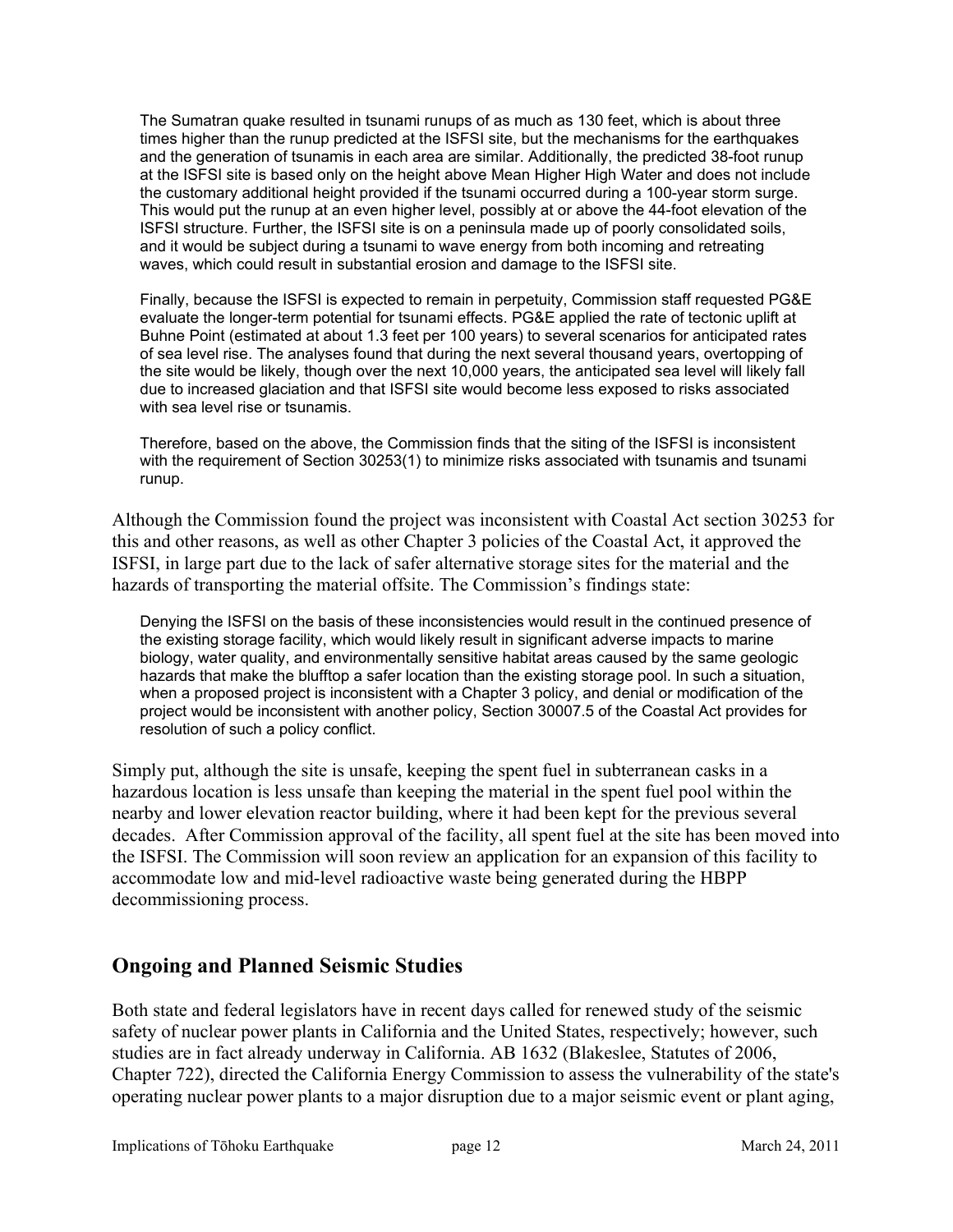the potential impacts of such a disruption, potential impacts from the accumulation of nuclear waste at the state's existing nuclear plants, and other key policy and planning issues regarding the future role of California's existing nuclear plants. In 2008, the Energy Commission released the required report "An Assessment of California's Nuclear Power Plants" which can be found at: <http://www.energy.ca.gov/2008publications/CEC-100-2008-009/CEC-100-2008-009-CMF.PDF>

The California Public Utilities Commission has since required PG&E and SCE to undertake the studies recommended in the report, which include, among other things, 3D seismic imaging of the faults around both sites, in order to answer some of the questions about fault geometry and expected ground motions during different earthquake scenarios. The Coastal Commission's staff geologist sits on an Independent Peer Review Panel which reviewed the production of the AB 1632 report and will review the study plan, results, and interpretation of these studies as they proceed. PG&E has begun some of these studies, and has begun the environmental review process for others. SCE, who is not proceeding with relicensing on as aggressive a time schedule as PG&E, has not yet produced plans for the required studies.

# **Effects of the Tōhoku Earthquake Tsunami in California**

The Tōhoku Earthquake produced a tsunami felt throughout the Pacific Ocean. California was moderately impacted, and several harbors around the state suffered damage, collectively totaling tens of millions of dollars. Fortunately, given the state's tsunami preparedness, and the many hours warning time afforded by this distant-source tsunami, early evacuation and preparation were effective and losses were kept to a minimum, although there was one death associated with the tsunami. The Coastal Commission's coastal engineer will prepare an evaluation of preparations, events, responses, and results of this major test of the state's tsunami preparedness and response program in the near future.

# **Implications for Predictions of Future Sea Level Rise**

The way the land responds to a megathrust earthquake such as is expected in the Cascadia Subduction Zone has important implications for planning for future sea level rise. When a subduction zone is locked (not moving through small earthquakes) at the surface, but is moving at depth, as is the case in the Cascadia Subduction Zone, there is a region close to the coast where the land is rising. Further inland is a region of gradual land subsidence. When the locked upper portion of the subduction zone builds up sufficient stress, it suddenly slips (causing a megathrust earthquake), and the region of uplift near the coast suddenly subsides, while the region further inland rises. The Incorporated Research Institutions for Seismology (IRIS) has produced an excellent animation illustrating this process, which can be found at <http://www.youtube.com/watch?v=RVaDXsqLUtI>

In northern coastal California, the land has been rising faster than global average sea level since the 1700 megathrust event, and the long-term average sea level rise *relative to the land* is actually negative (-0.65 mm/yr at Crescent City, for example); *relative* sea level in this region is falling. As global average sea level rise continues to accelerate, the rate of *relative* sea level *fall*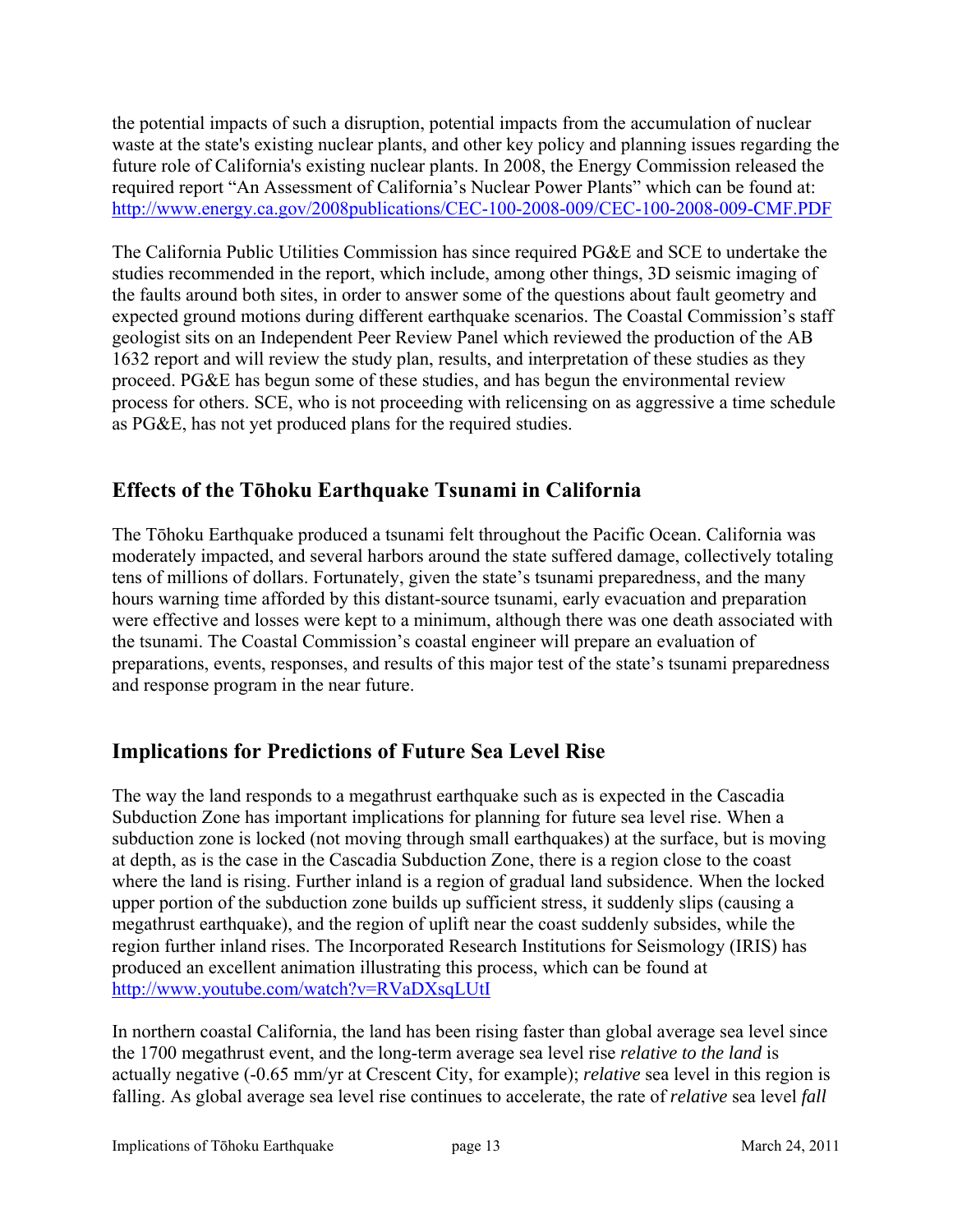in northern California will decrease, but the uplift of the land will reduce the effects of global sea level rise relative to elsewhere on the coast.

One consequence of the next Cascadia Subduction Zone earthquake is that this effect will be suddenly undone. Past Cascadia Subduction Zone earthquakes have typically resulted in a sudden land subsidence of about six feet. This figure is consistent with what has been observed following other megathrust earthquakes around the world. This sudden subsidence needs to be taken into account when planning for future sea level rise. The National Academy of Science has, at the request of the western states' governors, convened a panel to provide recommendations for predicting sea level trends in California, Oregon, and Washington over the next century. The panel is well aware of this phenomenon, and it will be interesting to see how they incorporate it into their recommendations.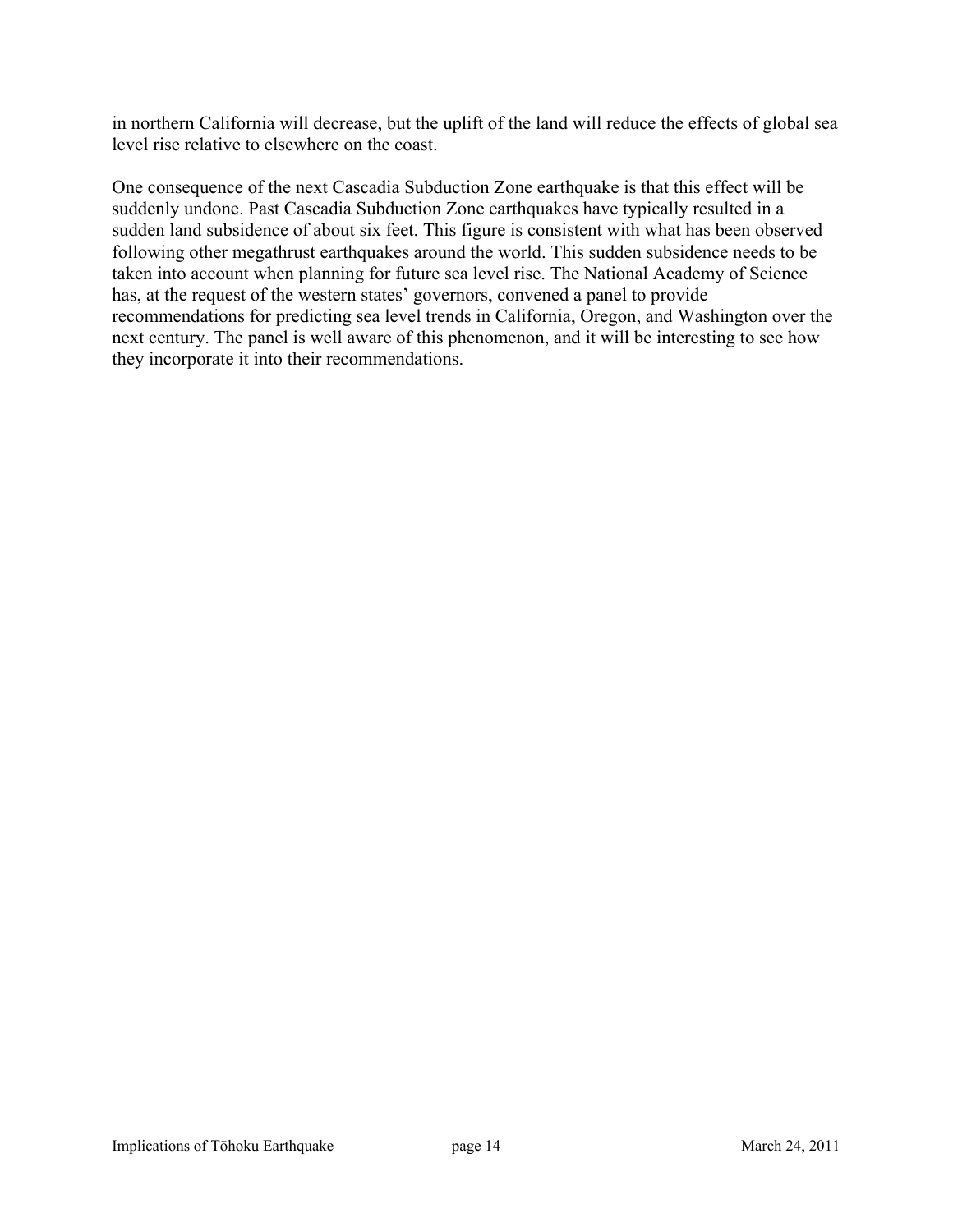### **REFERENCES AND WEB RESOURCES:**

- Atwater, B.F., Musumi-Rokkaku, S., Satake, K., Tsuji, Y., Useda, K., and Yamaguchi, D.K., 2006, The orphan tsunami of 1700: Japanese clues to a parent earthquake in North America: Seattle, University of Washington Press, 133 p. See also:<http://pubs.usgs.gov/pp/pp1707/pp1707.pdf>
- Mazzotti, S., and Adams, J., 2004, Variability of near-term probability for the next great earthquake on the Cascadia Subduction Zone: Bulletin of the Seismological Society of America, v. 94, p. 1954-1959.
- Rivero, C., Shaw, J.H., and Mueller, K., 2000, Oceanside and Thirtymile Bank blind thrusts: Implications for earthquake hazards in southern California: Geology, v. 28, p. 891-894.

USGS page for this earthquake: <http://earthquake.usgs.gov/earthquakes/eqinthenews/2011/usc0001xgp/> NOAA page for this tsunami:<http://nctr.pmel.noaa.gov/honshu20110311/> IRIS educational resources for this event: <http://www.iris.edu/hq/retm>

Coastal Commission SONGS ISFSI staff report:<http://www.coastal.ca.gov/energy/e-00-14rf.pdf> Coastal Commission DCPP ISFSI staff report:<http://www.coastal.ca.gov/energy/W5a-1-2005.pdf> Coastal Commission HBPP ISFSI staff report: <http://www.coastal.ca.gov/energy/Th6a-9-2005.pdf>

AB1632 Report: <http://www.energy.ca.gov/ab1632/index.html>

CREW Scenario:<http://www.crew.org/papers/CREWCascadiaFinal.pdf>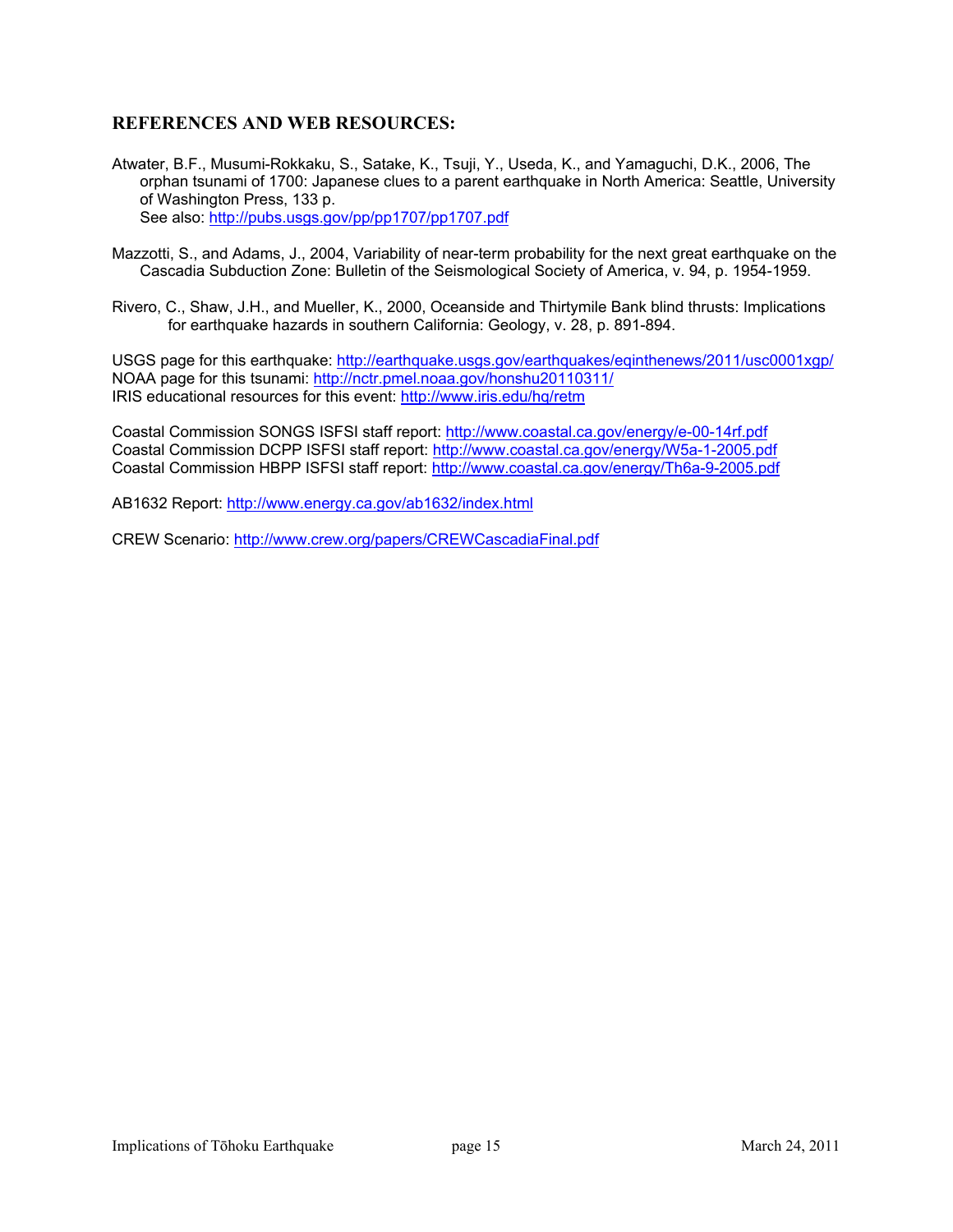### **APPENDIX: EXPLANATION OF TERMS AND PROCESESS**

### **Plate tectonics**

This section is adapted from a USGS publication entitled *This Dynamic Earth*; see <http://pubs.usgs.gov/gip/dynamic/inside.html>

The interior of the Earth can be divided into three sections— the crust, mantle, and core. This layered structure can be compared to that of a boiled egg. The crust, the outermost layer, is rigid and very thin compared with the other two. Beneath the oceans, the crust is made up mostly of dense rocks such as gabbro and basalt and is only about 5 km thick. The thickness of the crust beneath continents is mostly made up of less dense granite and averages 30 km in thickness. The Earth's crust is brittle and can break.



Below the crust is the mantle, a dense, hot layer of semi-solid rock approximately 2,900 km thick. The mantle is hotter and denser because temperature and pressure inside the Earth increase with depth. At the center of the Earth lies the core, which is nearly twice as dense as the mantle because its composition is metallic (iron-nickel alloy) rather than stony. The Earth's core is made up of two parts: a 2,200 km-thick liquid outer core and a 1,250 km-thick solid inner core.

The upper part of the mantle is cooler and more rigid than the deep mantle; in many ways, it behaves like the overlying crust. Together they form a rigid layer of rock called the lithosphere. Averaging 80 km in thickness, the lithosphere has been broken up into the moving plates that contain the world's continents and oceans. Below the lithosphere is a relatively narrow, mobile zone in the mantle called the asthenosphere. The rigid lithosphere is thought to "float" or move about on the slowly flowing asthenosphere. The

Implications of Tōhoku Earthquake page 16 March 24, 2011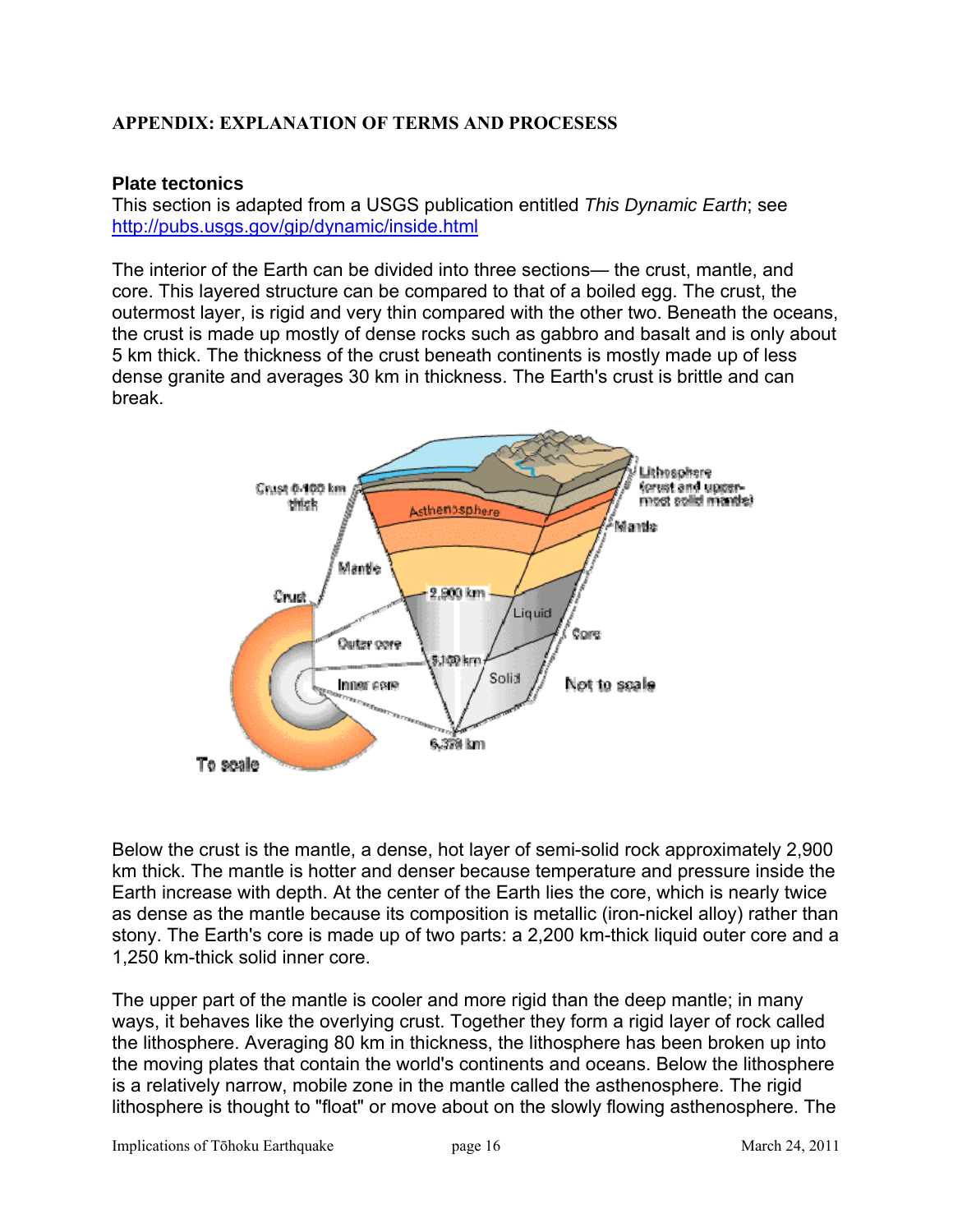movement of the lithospheric plates atop the plastic asthenosphere is the root of plate tectonics. The plates interact at the Earth's surface in a number of ways, with three main types of boundaries between them:

- Divergent boundaries -- where new crust is generated as the plates pull away from each other.
- Convergent boundaries -- where crust is destroyed as one plate dives under another.
- Transform boundaries -- where crust is neither produced nor destroyed as the plates slide horizontally past each other



The earth's two largest plates interacted during the Tōhoku Earthquake of 11 March 2011:

### **North America plate**

The North American plate comprises most of North America, Greenland, Cuba, Bahamas, and parts of Siberia, Japan and Iceland. It extends eastward to the Mid-Atlantic Ridge and westward to the Chersky Range in eastern Siberia. The plate includes both continental and oceanic crust. The interior of the main continental landmass includes an extensive granitic core called a craton. Along most of the edges of this craton are fragments of crustal material called terranes, accreted to the craton by tectonic actions over the long span of geologic time. It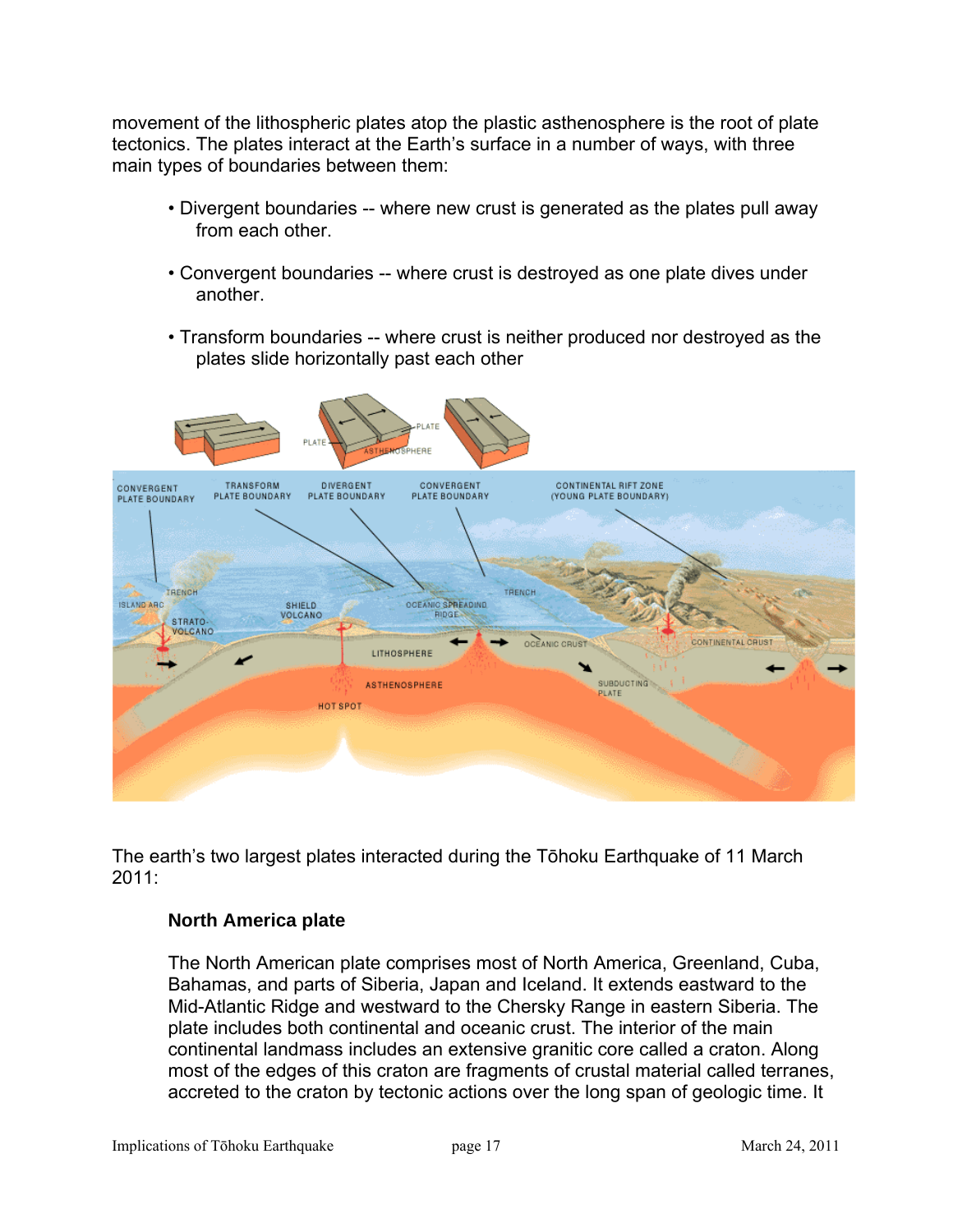is believed that much of North America west of the Rockies is composed of such terranes.

## **Pacific plate**

The Pacific lies beneath the Pacific Ocean and is made up almost entirely of oceanic crust. The north-eastern side is a divergent boundary with the Explorer, Juan de Fuca and Gorda plates.. In the middle of the eastern side is a transform boundary with the North American Plate along the San Andreas Fault, and a boundary with the Cocos Plate. The south-eastern side is a divergent boundary with the Nazca Plate forming the East Pacific Rise. The southern side is a divergent boundary with the Antarctic Plate forming the Pacific-Antarctic Ridge. On its western side, the plate is bounded by the Okhotsk Plate at the Kuril-Kamchatka Trench and the Japan Trench, forming a convergent boundary in which it is subducted under the Philippine Sea Plate creating the Mariana Trench. In the south-west, the Pacific Plate has a complex but generally convergent boundary with the Indo-Australian Plate, subducting under it north of New Zealand forming the Tonga Trench and the Kermadec Trench. The Alpine Fault marks a transform boundary between the two plates, and further south the Indo-Australian Plate subducts under the Pacific Plate forming the Puysegur Trench. The northern side is a convergent boundary subducting under the North American Plate forming the Aleutian Trench and the corresponding Aleutian Islands

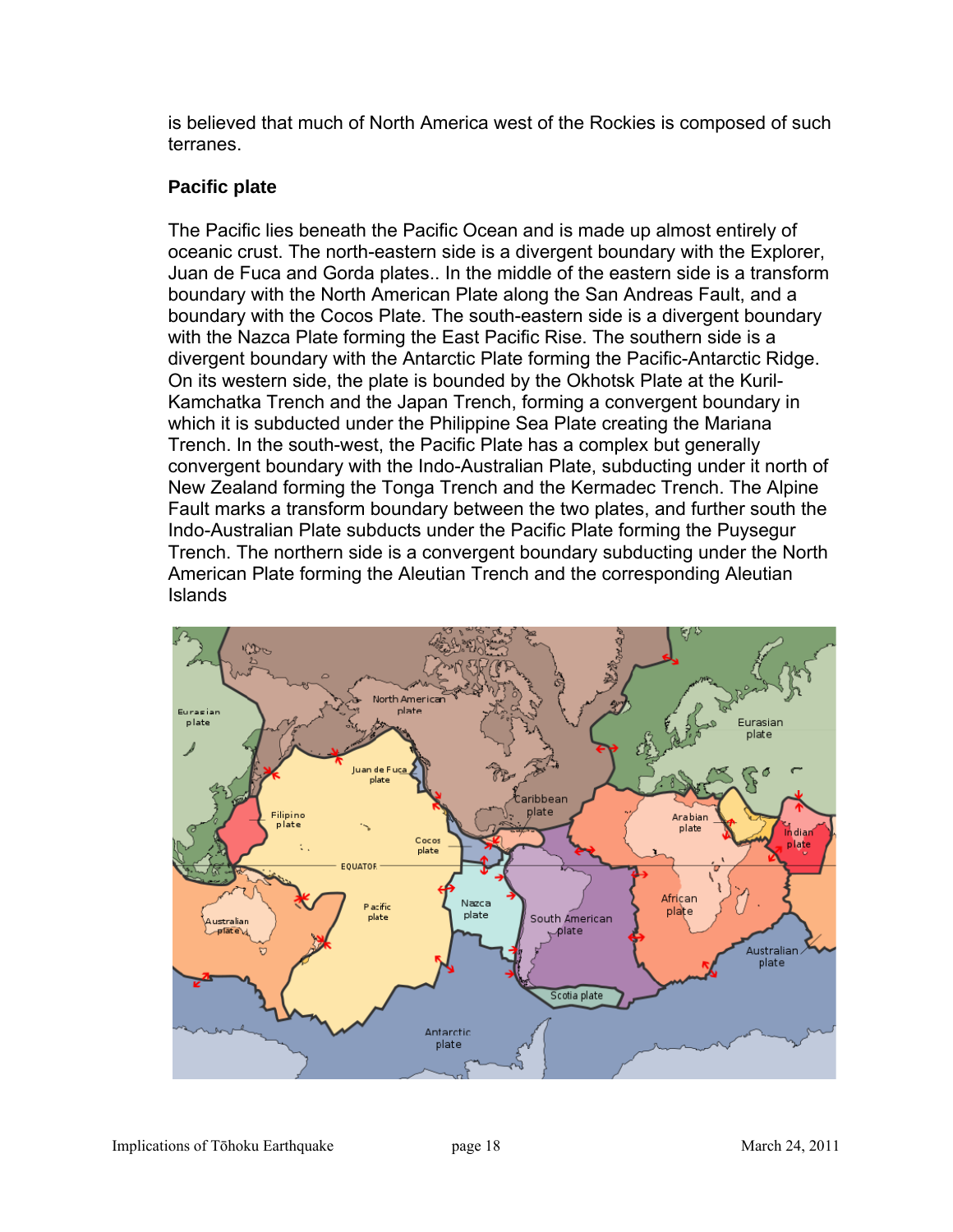### **Types of faults**

This section is adapted from the USGS *Glossary of Earthquake* terms; see <http://earthquake.usgs.gov/learn/glossary/>

Faults can be divided into two broad categories, depending on the sense of movement on the dipping fault plant

 **Dip-slip faults** are inclined fractures where the blocks have mostly shifted mostly vertically. If the rock mass above an inclined fault moves down, the fault is termed **normal**, whereas if the rock above the fault moves up, the fault is termed **reverse**. A **thrust** fault is a reverse fault with a dip of 45 degrees or less. Oblique-slip faults have significant components of different slip styles. A **megathrust** earthquake refers to a large earthquake on a subduction zone with a thrust type of mechanism.

[Normal Fault Flash Animation](http://earthquake.usgs.gov/learn/animations/animation.php?flash_title=Normal+Fault+Flash+Animation&flash_file=normalfault&flash_width=220&flash_height=320) 



 **Strike-slip faults** are vertical (or nearly vertical) fractures where the blocks have mostly moved horizontally. If the block opposite an observer looking across the fault moves to the right, the slip style is termed right lateral; if the block moves to the left, the motion is termed left lateral.



 A transform fault is a special variety of strike-slip fault that accommodates relative horizontal slip between oceanic crustal plates. They often extend from divergent plate boundaries at ocean ridges. Where no longer active, they are referred to as **healed transform faults**.

### **Measuring and locating earthquakes**

Some of this section is adapted from the USGS *Glossary of Earthquake* terms; see <http://earthquake.usgs.gov/learn/glossary/>

### **Earthquake locations**

Earthquakes cause slip of an area of the fault plane at depth. The size of this **rupture area** is proportional to the **magnitude** of the earthquake; the larger the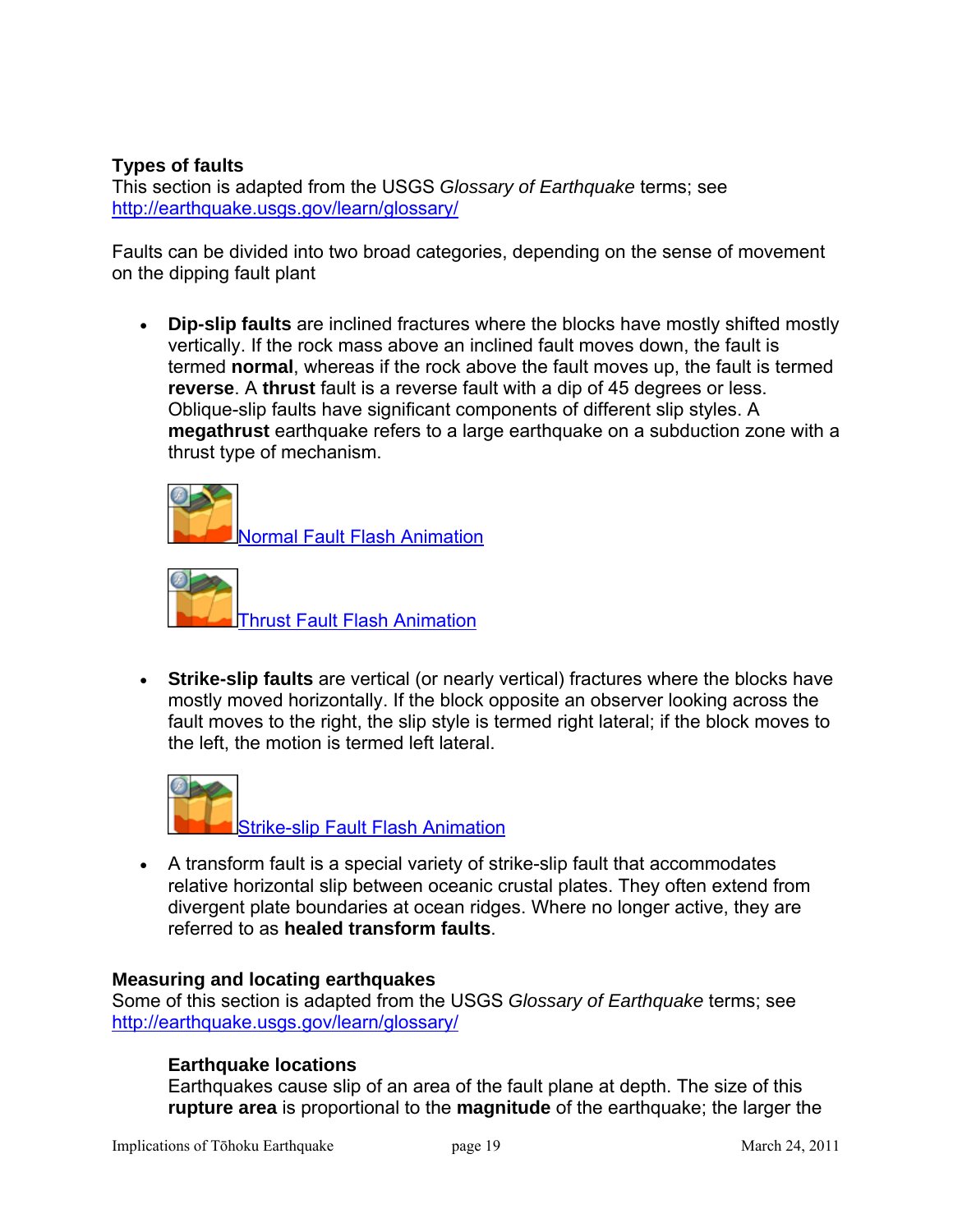rupture area the larger the earthquake magnitude. The earthquake's **hypocenter** is its position in three dimensions beneath the earth. The earthquake's **epicenter** is the two dimensional projection of the hypocenter on the surface of the Earth.

### **Earthquake magnitude**

The magnitude of an earthquake is a number that characterizes the relative size of an earthquake. Magnitude is based on measurement of the maximum motion recorded by a seismograph. Several scales have been defined, but the most commonly used scale for large earthquakes is the moment magnitude (Mw) scale. Like the other scales, the moment magnitude scale is logarithmic. That is, each numeric increase in the scale (from say to a Mw 8.0 to Mw 9.0) represents a ten-fold increase in ground shaking. The energy released increases by a factor of about 33 times.

### **Ground shaking intensity**

Buildings are not designed to withstand an earthquake of a particular magnitude, but a particular level of ground shaking. Whereas earthquake magnitude is an intrinsic property of the earthquake, the level of ground shaking, or intensity, that is felt at any particular location is a function of a number of factors. These include the distance of the location from the earthquakes epicenter, the depth of the earthquake, and characteristics of the location (such as whether it is underlain by dense bedrock, soft sediments, or artificial fill). The intensity felt usually is measured on the **Modified Mercalli Intensity** scale, and is given as a number (written as a Roman numeral) describing the severity of an earthquake in terms of its effects on the earth's surface and on humans and their structures. Several other scales exist. There are many intensities for an earthquake, depending on where you are, unlike the magnitude, which is one number for each earthquake.

### **Ground accelaration**

A more quantitative way to describe ground shaking intensity is to measure it by a strong motion accelerometer, a special type of seismograph. Ground motion is expressed as a comparison to the force of gravity – that is, the acceleration (the rate of change in speed) of the ground relative to the acceleration caused by gravity. For instance, ground shaking of 1.0 g is equal to the acceleration caused by gravity, shaking of 0.5 g is equal to half the acceleration of gravity, etc. This is also known as **peak ground acceleration**; the maximum amount of ground acceleration regardless of the characteristics of the seismic waves involved.

### **Spectral accelaration**

In reality, ground shaking is caused by seismic waves emanating from the earthquake's hypocenter, and modified during the travel to any particular site. These waves have a variety of wavelengths, periods, and velocities. Buildings and other structures interact with these various waves in different ways. For example, waves with a frequency of 3 to 8.5 hertz (cycles per second) are of particular interest to nuclear power plants since